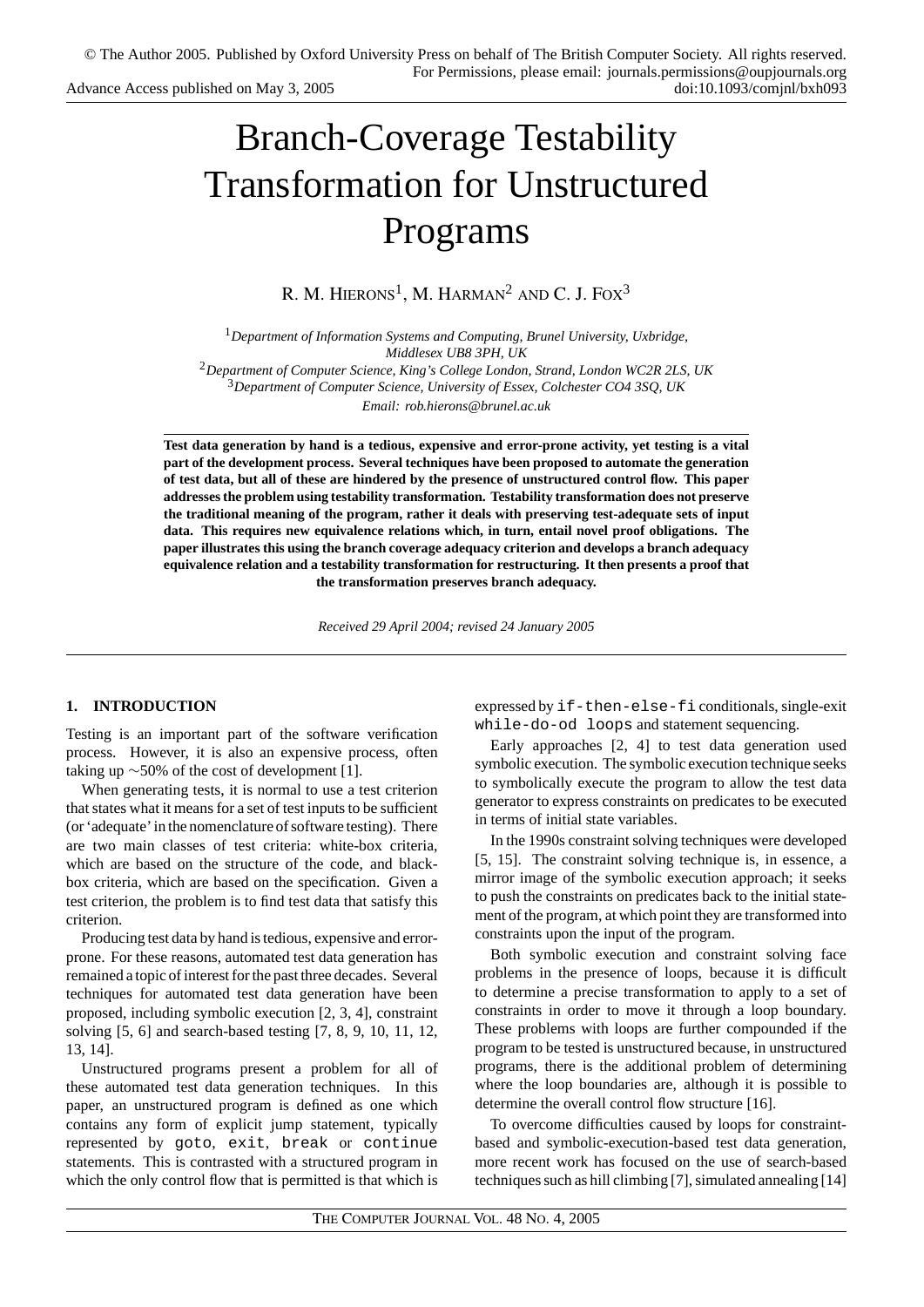and genetic algorithms [8, 9, 10, 11, 12, 13]. All these searchbased techniques view the space of inputs to the program under test as a search space. The criterion which expresses adequacy of sets of test inputs guides the automated search for such sets.

In the chaining method [7], data flow information is used to locate previous definitions of variables mentioned in a 'problem predicate'. A problem predicate is one for which test data that forces the predicate to select a particular branch is yet to be found. Hill climbing is then applied to attempt to find input values that force the problem predicate to achieve the required value through a given set of definitions of variables mentioned in this predicate. If this fails, a different set of definitions is chosen or the attempt is abandoned. Work on the chaining method has hitherto focused on achieving full statement coverage but it has been argued that this approach could be extended to other test criteria [7].

In the simulated annealing and the genetic algorithms methods, the test criterion is transformed to a fitness function which guides the search for test data. In the case of branch coverage (and related structural criteria), the fitness function must capture how close a candidate input comes to executing the desired branch. The success of these approaches in finding test data for real systems has led to them receiving much attention. However, the definition of the fitness function requires control dependence analysis, which is notoriously problematic in the presence of poor structure [17, 18, 19, 20]. The presence of many gotos makes it difficult to determine how close a test input comes to hitting a desired branch, because the flow of control is not evident. Consider the program below.

```
while p do
  ...
 if q then exit 1 fi;
  ...
od;
if p then S1 else S2 fi
```
In this program, one target node is the statement S2 which occurs after the end of the while loop. Notice that there are (apparently) two ways execution can reach S2. The loop may terminate 'normally', because the predicate p becomes false, or it may terminate 'abnormally' through the exit statement in the body of the loop. Now, in the case of this program, should the loop terminate normally, it will be impossible for S2 to be executed, since all paths which involve normal termination and execution of S2 are infeasible. Therefore, the only way in which S2 could possibly be executed would be for the loop to terminate through the exit statement.

Unfortunately, it is difficult to determine which paths are feasible. In a test data generation system, the program will be instrumented to compute values which track the execution of the program. The test data generator will attempt to force the loop to terminate, either through the exit statement or through 'normal' termination. However, the test data generator will not (and cannot) know which of the two ways of terminating is more likely to lead to the execution of the desired target node, S2. In extreme cases, such as this one, where one termination route is infeasible, the test data generator may spend all its efforts attempting to generate a test input which drives the computation down an infeasible path.

Even in less extreme cases, it is possible for the test data generator to waste effort because two distinct paths must be optimized, rather than one. If the program is restructured, so that there is only one way of terminating the loop, then this possibility is eliminated.

Current techniques and tools for automatically generating test data, to satisfy white-box test criteria, are only applicable to structured code. Thus, the applicability of all such tools and techniques will be extended by the development of transformations that take unstructured codes and return structured codes from which we can generate test data.

Traditional work on transformation of unstructured programs is concerned largely with making the program easier to understand [21], or with compiler optimizations and parallelizations [22]. Of course, the resultant structured programs have other advantages, such as lending themselves to compositional analysis and abstract interpretation, without recourse to continuation-based semantics. They also support efficient program-dependent graph generation.

In general, the goal of such transformations is to remove goto statements and create, where possible, a single-entry, single-exit control flow structure. In order to transform unstructured programs to improve test data generation, it is also important to produce single-entry, single-exit control flow. However, as will be seen, the goal of improving testability, rather than comprehension or compiler optimizations, leads to very different transformation algorithms, equivalence relations and (consequently) proof obligations.

Although there are several kinds of statements that give rise to unstructured programs, this paper will focus on the exit (or break) statements, which are a common source of unstructuredness. The paper examines the problem of transforming a program *p* to form a structured program *p* such that any set of test inputs that provides 100% branch coverage for *p*- also provides 100% branch coverage for *p*.

In Section 4, we show that there are programs with  $exist$ statements that are not path equivalent to any structured program. Thus, we cannot expect any algorithm that removes exit statements to preserve path equivalence. Similarly, it is clear that we need something other than functional equivalence: we need to preserve elements of the structure to ensure that the meaning of the adequacy criterion remains unchanged after transformation.

Our approach uses testability transformation [23]. A testability transformation does not need to preserve the traditional meaning of the program to be transformed, rather it preserves the sets of test inputs which are adequate according to the test criterion. In our case, we are dealing with branch-coverage preserving transformations. Motivated by this, we define a new form of equivalence called branchcoverage equivalence (defined in Section 5). This new form of equivalence gives rise to new transformations and thus fresh 'proof of correctness' obligations.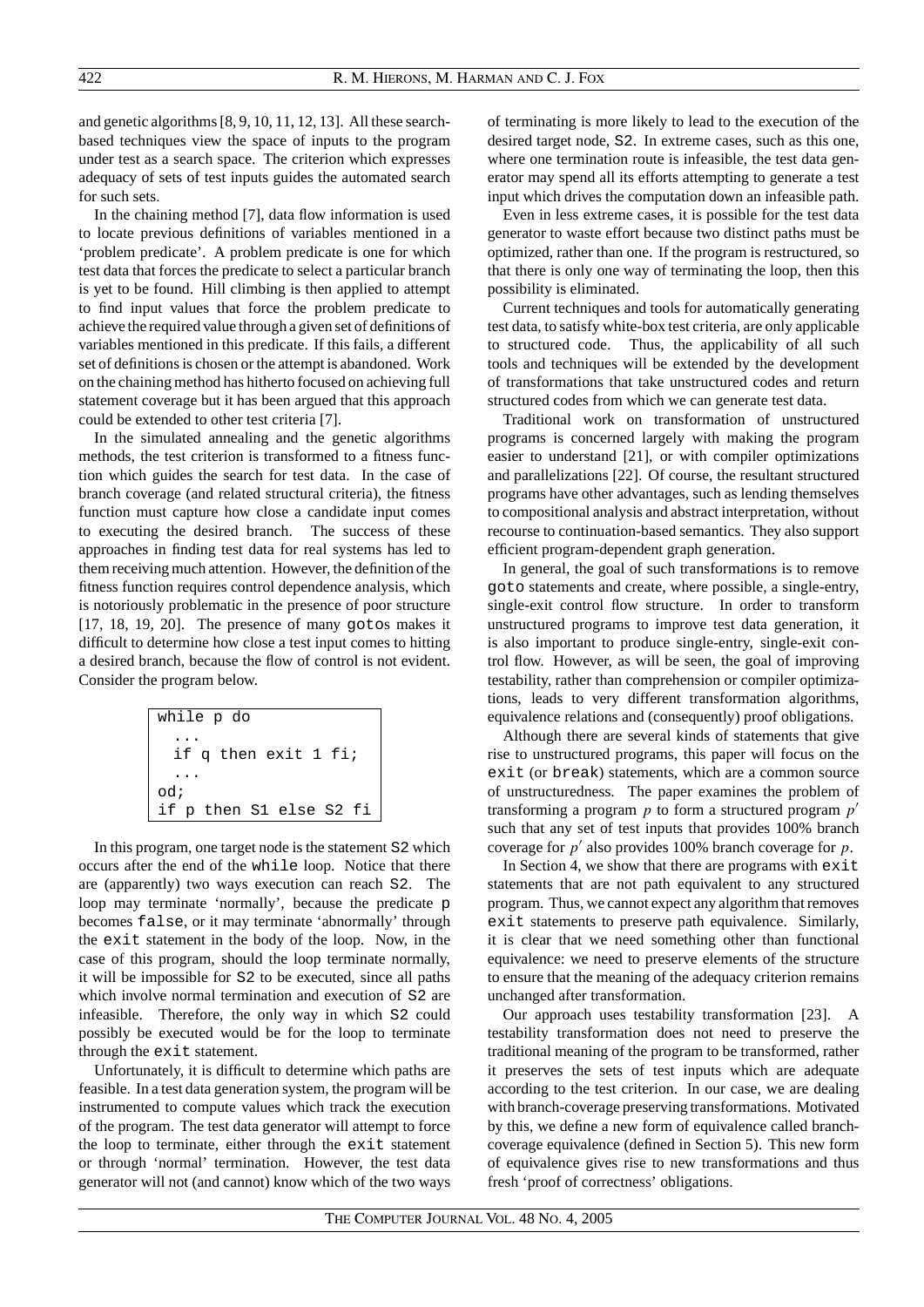We then give a transformation algorithm that takes a program  $p$  with multiple-level exit statements<sup>1</sup> and returns a branch-coverage equivalent program  $p'$  such that any set  $T$ of test inputs that provides  $100\%$  branch coverage for  $p'$  is guaranteed to give 100% branch coverage for *p*. A proof of correctness is given in terms of preservation of branchcoverage adequate test data.

The rest of this paper is structured as follows. Section 2 describes control flow graphs (CFGs) and two notions of program equivalence, and restates the notion of a structured program. Section 3 describes exit statements and branch coverage. Section 4 describes related work. Section 5 defines what it means for two programs to be branch-coverage equivalent. Section 6 introduces a transformation algorithm and proves that it is correct. Finally, Section 7 draws conclusions and discusses future work.

## **2. PRELIMINARY DEFINITIONS**

## **2.1. The syntax**

This section will briefly outline the syntax discussed in this paper. We will assume that the problem is to take a single procedure or function that contains one or more exit statements and transform it into a code that contains no exit statements.

This paper will focus on one common construct that leads to unstructured programs: the use of exit statements in loops. An exit statement leads to the flow of control leaving a loop. The presence of an exit thus provides different ways by which the flow of control may leave a loop. Some programming languages allow multiple-level exit statements.

The only control structures considered in this paper are while-do-od loops and if-then-else-fi statements. This simplifies the exposition. However, it will become clear that the approach may be extended to other control constructs.

For purposes of transformations in this paper, we 'abstract out' all information regarding assignments, input statements and output statements: these are considered to be atomic statements. Only the control structure is of relevance, as are the exit statements. The syntax is defined in Figure 1.

A multiple-level exit statement is parameterized by a non-negative integer whose value is known at compile time. The semantics are defined such that exit *n* jumps to the statement immediately after the end of the *n*th enclosing loop. This paper uses the Wide Spectrum Language convention [24] that when  $n$  is zero, the meaning of exit  $n$  is identical to skip; this convention reduces the number of transformation rules required to cover all cases. Such multiple-level exit statements are sufficiently powerful to capture the full complexity of the unstructuredness issue, since an arbitrary goto program can be converted into a program with multiple-level exits, without the introduction of any new variables [21].

| $\langle Program \rangle$ ::= $\langle Statements \rangle$                |
|---------------------------------------------------------------------------|
| $\langle Statements \rangle ::= \langle Statement \rangle$                |
| $\vert$ (Statement) : (Statements)                                        |
| skip                                                                      |
| $\langle Statement \rangle$ ::= $\langle Linear-block \rangle$            |
| if ( <i>Predicate</i> )                                                   |
| then (Statements)                                                         |
| [else <i>(Statements</i> )]                                               |
| fi                                                                        |
| while $\langle Predictate\rangle$                                         |
| do <i>(Statements</i> ) od                                                |
| $\langle Linear-block \rangle ::= \langle Non-control \rangle$            |
| $\vert$ (Non-control) : (Linear-block)                                    |
| $\langle Non-control \rangle ::= \langle Atomic-statement \rangle$        |
| $\vert$ exit $n$                                                          |
| $\langle Predicte \rangle$ ::= $\langle Atomic-predicte \rangle$          |
| $\vert$ ( $\vert$ /Predicate $\rangle \wedge \vert$ Predicate $\rangle$ ) |
| $\vert \neg \langle Predicate \rangle$                                    |
|                                                                           |

**FIGURE 1.** Syntax of the pseudo-code. For our purposes, it is sufficient to abstract *{Atomic-statement}* and *{Atomic-predicate}* to sets of identifiers. *n* denotes the natural numbers. Statements of the form  $exit n$  must appear at an appropriate depth within nested while loops.

The process outlined in this paper applies to code that contains many functions and procedures. This is because it is sufficient to consider the individual functions and procedures. However, white-box test criteria, such as 100% branch coverage, are typically applied in unit testing where individual modules or classes are tested.

### **2.2. The control flow graph**

Given a program *p*, the CFG for *p* is a directed graph *G* that has a set of vertices which represent the statements and predicates of *p* and edges between these vertices. The edges are defined by rules that aim to represent the possible flow of control. For example, in the part of the CFG that represents

|         |       | if x>0 then |  |  |
|---------|-------|-------------|--|--|
|         | x=x+1 |             |  |  |
| else    |       |             |  |  |
| $x=x-1$ |       |             |  |  |
| fi      |       |             |  |  |

if the predicate  $x>0$  is represented by vertex  $n_1$ ,  $x=x+1$  by vertex  $n_2$  and  $x=x-1$  by vertex  $n_3$  then there is an edge from  $n_1$  to  $n_2$  and an edge from  $n_1$  to  $n_3$ . In this case, there will also be exit edges from vertices  $n_2$  and  $n_3$  that merge, indicating a common flow of control following this statement. This is illustrated in Figure 2.

The CFG has two special vertices: the start vertex that represents the start of execution (or 'entrance' into the code block represented by the CFG) and the end vertex that represents termination (or 'exit' from the code block represented by the CFG).

<sup>&</sup>lt;sup>1</sup>We assume that each loop has at most one exit statement. This restriction is discussed in greater detail in Section 6.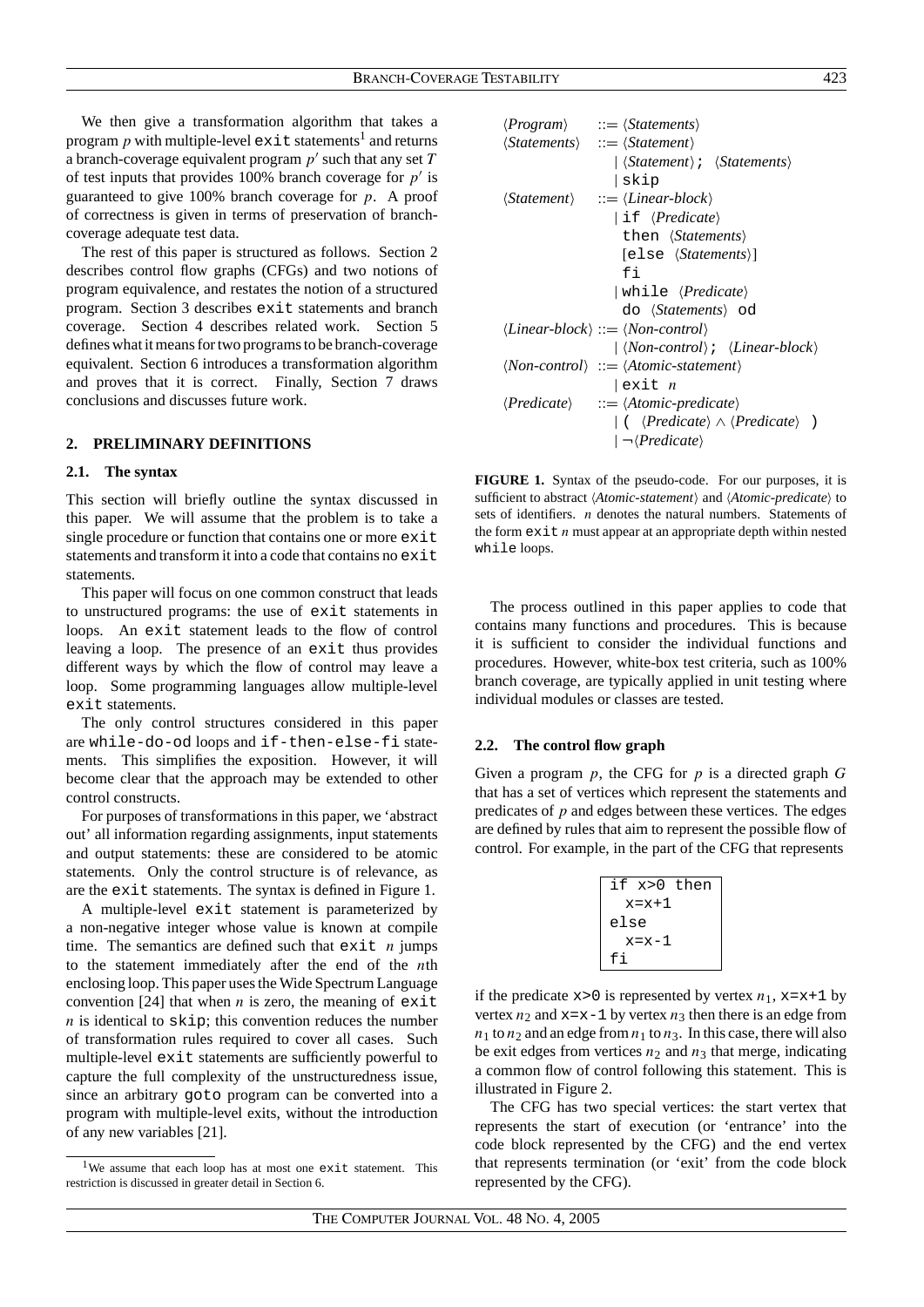

**FIGURE 2.** CFG for the program fragment if x>0 then x=x+1 else x=x-1 fi.

Note that the edges are defined using rules that abstract certain details. Thus, there may be edges in the CFG that cannot be traversed. For example, the CFG for the code

$$
x=0;
$$
  
if x>0 then  

$$
x=x+1
$$
  
fi

has an edge to the vertex representing  $x=x+1$  even though this statement is not reachable.

At times we have to consider paths through a program.

Definition 2.1. (Paths). *Given the CFG G for a program p, a path π is a sequence of consecutive edges of G from the start node to the end node.*

Each path  $\pi$  defines a corresponding path condition  $c(\pi)$ of  $\pi$ : an input leads to the traversal of path  $\pi$  if and only if it satisfies  $c(\pi)$ . The path  $\pi$  is feasible if and only if there is an input that satisfies  $c(\pi)$ .

## **2.3. Forms of program equivalence**

### *2.3.1. Functional equivalence*

A program  $p$  is functionally equivalent to program  $p'$  if the external functional behaviour of the two programs is indistinguishable, so that for all inputs *i*, applying *p* to *i* gives the same result as applying  $p'$  to *i*. Functional equivalence requires identical non-termination behaviour: if *p* fails to terminate on input  $u$ , so does  $p'$ . It does not require equivalence of non-functional behaviour. For example, *p* and p' may take a different number of steps to produce the output. Crucially, functional equivalence is an extensional notion; it imposes no requirements on the internal implementation details of  $p$  and  $p'$ .

We can also define a restricted notion of functional equivalence, where the equivalence of the behaviours for a subset of the possible inputs is taken into account.

With program transformations, we may wish to preserve some aspects of the internal structure of the program. For this, we require an intensional notion of equivalence.

## *2.3.2. Path equivalence*

One intensional aspect of a program that we may wish to preserve is the nature of the paths, or execution traces. There are various ways of defining path equivalence. We state the strictest notion, which is defined in terms of a program's CFG.

Two programs  $p$  and  $p'$  are CFG-path equivalent if for every execution trace in the programs' CFGs, the same sequence of statements is executed under the same conditions. With CFG-path equivalence there is no attempt to check which paths represent computations that can be realised: it includes paths that can never be executed because the path condition can never be met.

## **2.4. Structured programs**

In the context of this paper, a structured program is one that does not exploit exit statements.

Definition 2.2. (Structured Program). *A structured program is one in which the only control flow that is permitted is that which is expressed by* if-then-else-fi *conditionals, single-exit* while-do-od *loops and statement sequencing.*

All other programs are considered to be unstructured.

Definition 2.3. (Unstructured Program). *An unstructured program is one that contains one or more* exit *statements.*

Implicitly, this can be taken to include all programs containing other forms of arbitrary jump statements, such as goto. Such programs can be transformed into path equivalent programs containing exit statements without goto statements and additional variables [21].

Following from these definitions, a program is either structured or unstructured; for the purposes of this paper, there is no notion of one program being 'more structured' than another.

## **3. BRANCH COVERAGE**

This paper concentrates on one commonly used notion of coverage: branch coverage. A branch is an edge in the CFG, from a node *n* where *n* has more than one edge leaving it. Branches are thus associated with constructs such as if statements and loops. There is an additional branch from the start node and every path passes through this branch. Branch coverage may be defined in the following manner.

Definition 3.1. (Branch Coverage). *A test input t covers a branch b of program p if when p is tested with t, the flow of control passes through b. A set T of test inputs covers a branch b of program p if some*  $t \in T$  *covers b*.

Definition 3.2. (Proportion of Branches Covered). *Given a set T of test inputs and program p, the branch coverage of p achieved by T , as a percentage, is:*

*Number of branches of p covered by*  $T \times 100$ <br>*Number of feasible branches in*  $p \times 100$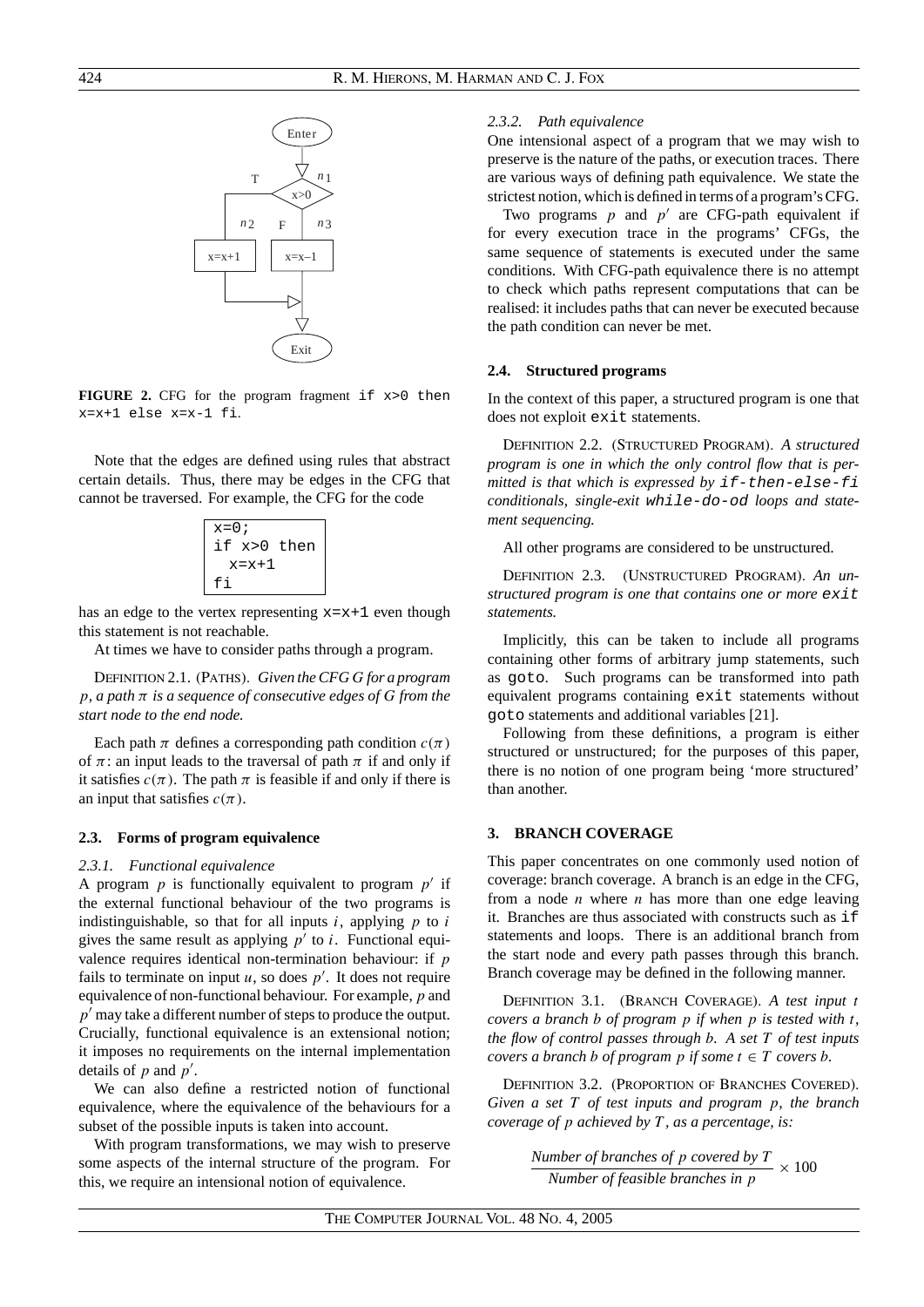There has been a significant amount of work on the problem of automatically generating a set of test inputs that provides 100% branch coverage. While this problem is generally not computable, several approaches have proved to be effective in practice [8, 9, 11, 14, 25, 26, 27].

Structural test criteria, such as branch coverage, base the requirements for testing on the structure of the code. Thus, there is a potential danger in transforming the code to make it structured: if we transform an unstructured program *p* to form a structured program  $p'$ , a set of test inputs generated to cover the branches of  $p'$  does not need to cover the branches of *p*. Thus, we require a set of transformations such that:

- (i) The transformations will take unstructured codes and return structured codes.
- (ii) If program  $p$  is transformed into  $p'$  then any set of test inputs that gives  $100\%$  branch coverage for  $p'$  will also achieve 100% branch coverage for *p*.

It is requirement (ii) above which makes this problem different from the traditional problem of restructuring unstructured programs.

We require a transformation system that converts unstructured codes into structured codes but preserves something other than functional equivalence. Note that in principle it is not necessary to preserve functional equivalence. The following simple program serves as an illustration, here  $S_1$  and  $S_2$  contain no conditionals and thus no branches.

$$
\begin{array}{|c|} \hline \text{if } P \text{ then} \\ \hline S_1 \\ \hline \text{else} \\ S_2 \\ \hline \text{fi} \end{array}
$$

As we are only concerned with preserving branch-coverage adequate sets of test inputs, it is legitimate to transform this into the following program since a set of test inputs covers all branches of one if and only if it covers all branches of the other.

| if | P     | then |
|----|-------|------|
|    | S2    |      |
|    | else  |      |
|    | $S_1$ |      |
| fi |       |      |

While the transformations that preserve branch coverage do not need to preserve the functionality of a program, in practice it is useful if they do. This is because transformations that do not preserve the functionality of the transformed section *S* of a program *p* must consider the context in which *S* lies in *p*. For example, the transformation given above does not need to be valid when applied to a section of a program since it may alter the branches covered after the section is executed. For this reason, the transformation rules introduced in this paper preserve functional equivalence.

While it is helpful for our transformations to preserve functional equivalence, we do not wish to impose this restriction since this eliminates potentially useful transformations. Consider, for example, a statement *s* of a program *p* such that for every branch *b* of *p*, *s* does not affect the condition under which *b* is executed. We can define a transformation that deletes *s* from *p*. Then, since this statement does not affect the conditions under which branches are executed, this transformation preserves the sets of branchcoverage adequate test inputs. Where we can eliminate a significant number of statements in this way, such transformations could allow us to produce a program with a shorter execution time. This would help when applying techniques such as genetic algorithms that can require us to execute our program many thousands of times. Thus, there are potentially useful transformations that do not preserve functional equivalence.

As seen in Section 2.3.1, functional equivalence is too weak for our purpose since it allows the branch structure (and even the statement structure) of the original program to be altered dramatically; functional equivalence makes no structural (syntactic) requirements on the transformation process. Unfortunately, as shown in Section 4, previous results from existing work on restructuring transformations show that multiple-level (and even single-level) exit statements cannot be removed under path equivalence. This is the motivation for the introduction of branch-coverage equivalence in Section 5.

# **4. RELATED WORK**

Work related to this paper falls into two categories: previous work on transformation to address the problem of poor structure and previous work on program transformation to improve software testability. There is a large amount of work previously done on the former, but comparatively little on the latter. This section first summarizes previous work on testability and transformation to improve testability before moving on to present an overview of related work on restructuring transformations.

Testability has been defined by Voas [28], in terms of the propagation, infection and execution (PIE) framework. The PIE method, a mutation testing-based approach, measures testability in terms of the likelihood that an infection (a fault) is executed and subsequently propagated in an observable way. Voas dealt with testability measurement.

Harman *et al.* [23] introduce testability transformation: the transformation of programs with the goal of improving the ability to test the programs. Testability transformation focuses on ameliorating problems for automated test data generation techniques. The novel aspects of testability transformation theory are discussed in [23], where it is noted that new forms of equivalence are required by testability transformation. In this paper, we introduce an example of a testability transformation that requires such a new form of equivalence and a new proof obligation.

There is a large body of existing literature on the goto removal problem [21, 29, 30, 31, 32, 33, 34, 35]. Much of this work considers the problem to be one of removing goto statements, replacing them with programs which retain the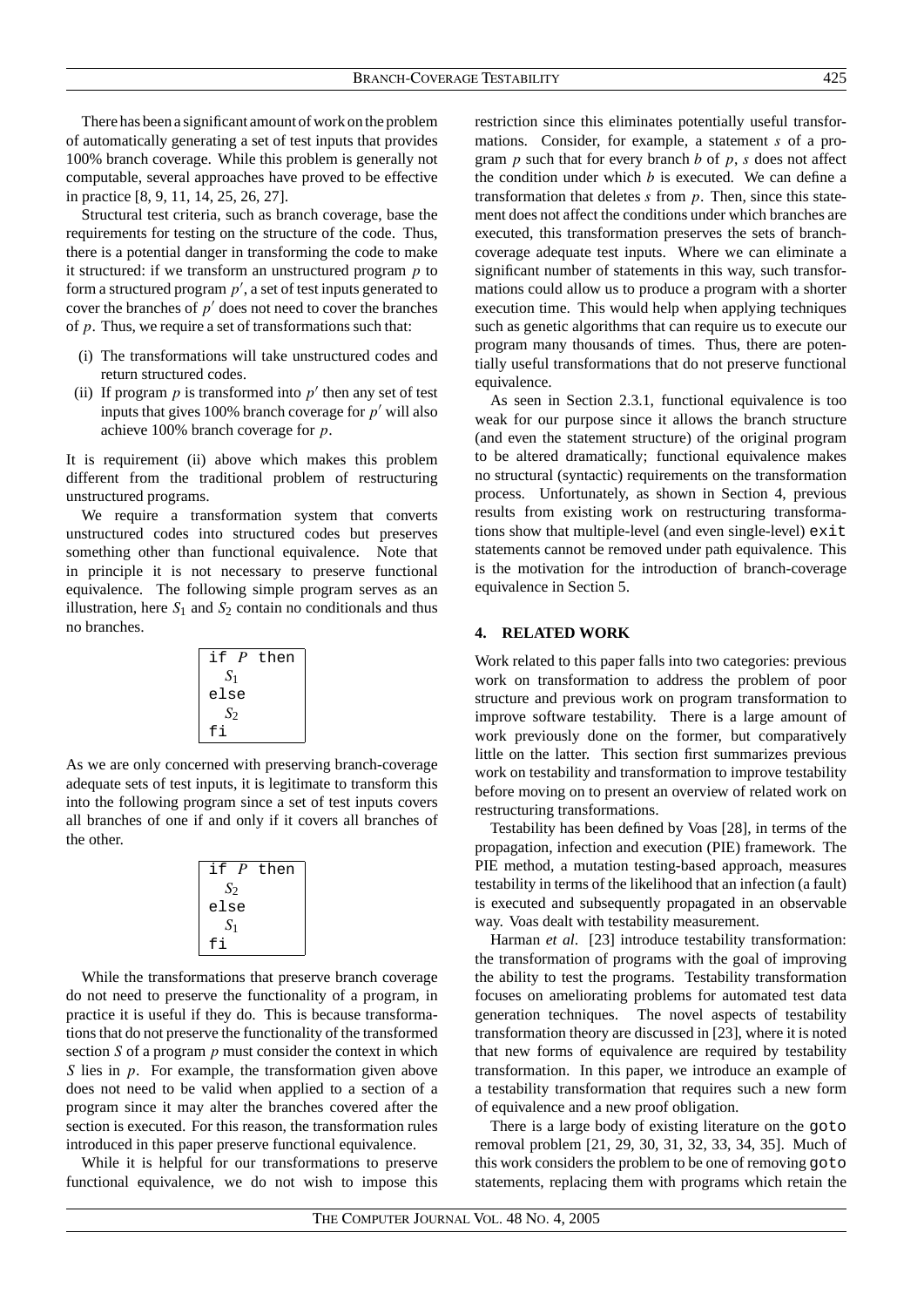exit (or break) statements though they have no goto statements.

Some authors consider such exit statements to be 'structured' forms of goto [17, 36]. For the purpose of test data generation, the aim is to replace all unstructuredness (including exit statements) to create single-entry, single-exit constructs. Previous work which retains exit statements is not, therefore, directly useful. However, previous work on multiple-level exits is useful because it establishes the expressiveness of these constructs, in particular it shows that:

- multiple-level exit statements capture the full expressive power of arbitrary unstructuredness (and that single-level exit statements do not);
- goto statements cannot always be removed while preserving path equivalence.

The first of these motivates our choice of multiple-level exit statements as the paradigm of unstructuredness to be considered, while the second motivates the need for additional transformations which, while not path equivalence preserving, nonetheless preserve aspects of the structure of a program.

## **4.1. Restructuring transformations**

Ramshaw [21] presents an important result concerning multiple-level exit statements:

Theorem 4.1 (Ramshaw, 1988). *Under path equivalence an arbitrary* goto *program can be transformed into one with no* goto *statements, but which may contain multiplelevel* exit *statements.*

This result shows that multiple-level exit statements are powerful enough to capture the expressiveness of goto statements; no new variables need be introduced and the program's structure (the set of paths it traverses) is preserved. Clearly, path preservation implies branch preservation. It is on this result that we base our claim to consider the full generality of the unstructuredness problem for branch coverage in the present paper.

Previous work has also shown that multiple-level exit statements are more powerful than single-level exit statements [34].<sup>2</sup>

Theorem4.2 (Peterson, 1973). *Under path equivalence, it is not always possible to transform an arbitrary* goto *program to one with no* goto *statements, but which may contain single-level* exit *statements.*

Knuth, Floyd and Hopcroft show $3$  that it is not possible to remove goto statements from arbitrary unstructured programs while preserving path equivalence.



**FIGURE 3.** Knuth, Floyd and Hopcroft's example.

THEOREM 4.3 (KNUTH, FLOYD AND HOPCROFT, 1971). *There are programs, the*goto*s of which cannot be eliminated under path equivalence.*

Knuth and Floyd use 'regular expression semantics' for flowcharts. The regular expression captures the possible paths through the flowchart, thereby capturing path equivalence. They then define a regular expression class  $\mathcal R$ which describes paths through programs in a language which is essentially that used in the present paper, but with repeat loops. The addition of repeat loops is not significant. Knuth and Floyd show that the following regular expression cannot be converted into an equivalent one in  $\mathcal{R}$ :

$$
\sigma_1(\tau_{1F}\tau_{2F}\sigma_2)^* (\tau_{1T}\sigma_3 \mid \tau_{1F}\tau_{2T})\sigma_4
$$

The flow chart corresponding to this regular expression is depicted in Figure 3. As can be readily seen, this flowchart is not in some way 'pathological'. The problem goto is simply a jump out of a while loop that targets a point a little further down (lexically) from the end of the while loop.

Since we know that any goto program could be converted into a path-equivalent program in which the only unstructuredness is due to exit statements, we have the following result.

Theorem 4.4. *Programs exist whose only unstructuredness is due to* exit *statements that are not path equivalent to any structured program.*

The result provides us with the motivation for a definition of a new notion of equivalence and branch-coverage preserving transformations. While the transformations introduced do not preserve path equivalence, they do preserve branch-coverage adequate sets of test inputs.

# **5. BRANCH-PRESERVING TRANSFORMATIONS**

This section defines what it means for a transformation to preserve branch coverage. It will thus state a requirement

 $2$ Ramshaw [21] claims that this result is attributed to Kosaraju [33] in 1974. However, it appears that the same result was shown by Peterson in 1973.

 $3\text{In}$  [36], the proof of this result is attributed to J. Hopcroft, although Hopcroft is not an author of the paper.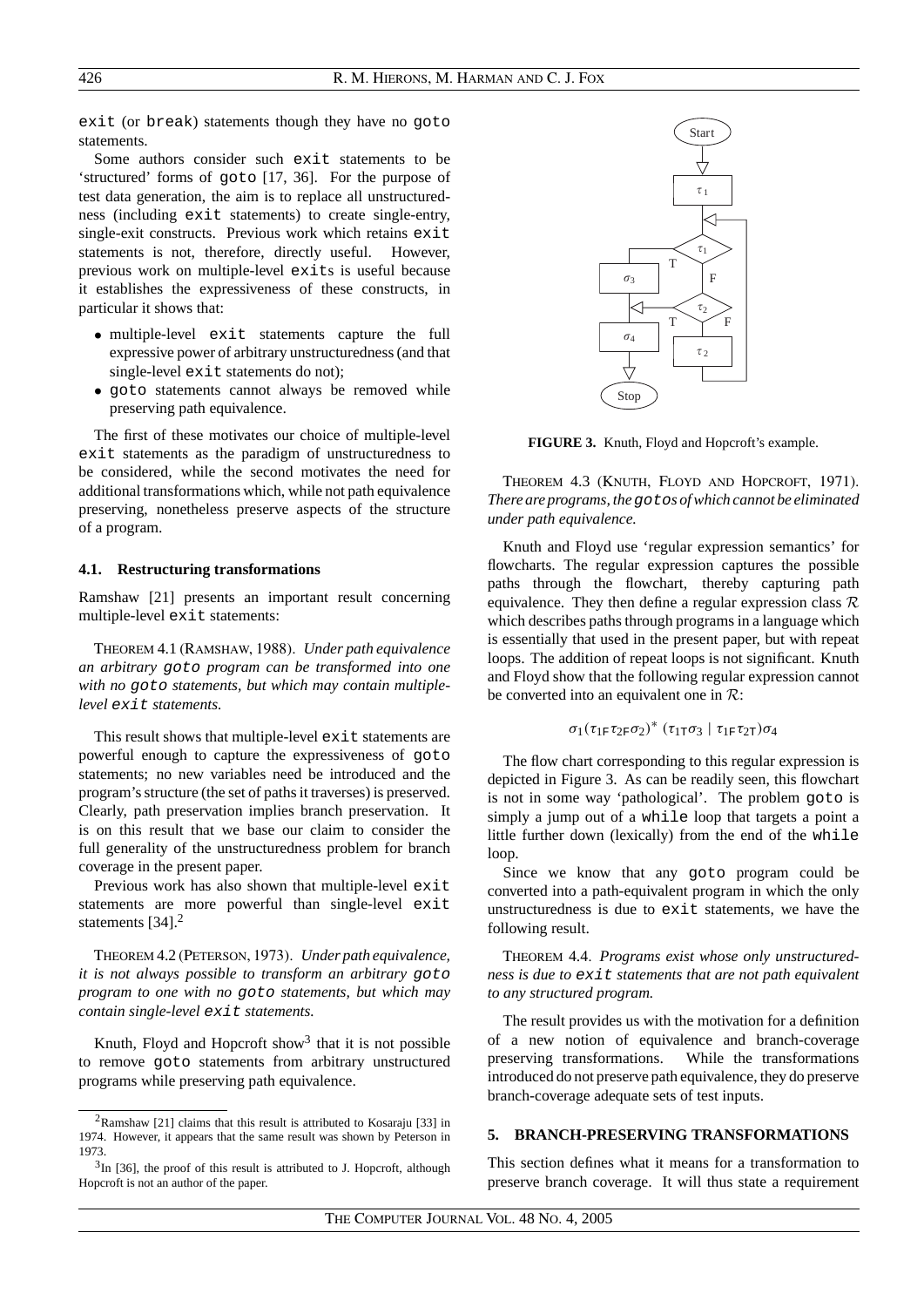for the transformation system, based on a new notion of equivalence, that will be developed in Section 6. First, we will introduce some notation.

Definition 5.1. (Program Branches). *Given a program p, B(p) will denote the branches of p.*

Definition 5.2. (Branch Coverage Condition). *For each branch*  $b \in B(p)$ *, there is an associated condition c(b, p) on the input to p such that: test input t leads to b being covered if and only if*  $c(b, p)(t)$  *is true. The expression*  $c(b, p)(t)$  *will also be written*  $c(b, p, t)$ *.* 

We wish to transform a program  $p$  into a program  $p'$  which has the property that if we generate a set *T* of test inputs that provides 100% branch coverage for  $p'$  then  $T$  satisfies 100% branch coverage for  $p$ . This relationship between  $p'$  and  $p$ is captured by the following definition.

DEFINITION 5.3. (BRANCH COVERAGE SUBSUMPTION). *Program p*- *branch-coverage subsumesp if and only if for every set T of test inputs, if T provides 100% branch coverage for p*- *then T provides 100% branch coverage for p.*

Naturally, we only need to consider feasible branches.

Definition 5.4. (Feasible Branches). *Branch b of program p is feasible if and only if* ∃*t* · *c(b, p, t). The set of feasible branches of p will be denoted*  $\overline{B}(p)$ *.* 

PROPOSITION 5.1. *Program p' branch-coverage subsumes program p if and only if the following holds:*

$$
\forall b \in \overline{B}(p) \cdot \exists b' \in \overline{B}(p') \cdot c(b', p', t) \Rightarrow c(b, p, t)
$$

*Proof.* Case 1:  $\Rightarrow$ 

Suppose p<sup>'</sup> branch-coverage subsumes program p and  $b \in \overline{B}(p)$ . Proof by contradiction: suppose that for all  $b' \in B(p')$  we have that  $c(b', p', t) \nRightarrow c(b, p, t)$ .

Now choose a set of test inputs in the following way. For every  $b' \in B(p')$  choose a test input  $t_{b'}$  such that  $c(b', p', t_{b'}) \wedge \neg c(b, p, t_{b'})$ . Since  $c(b', p', t) \neq c(b, p, t)$ , there must be some such  $t_{b'}$ . Then the resultant set *T* of test inputs provides  $100\%$  branch coverage for  $p'$  but does not cover the feasible branch *b* of *p*. This contradicts the assumption that p' branch-coverage subsumes program p as required.

Case 2:  $\Leftarrow$ 

Suppose that for all  $b \in B(p)$  there exists  $b' \in B(p')$ such that  $c(b', p', t) \Rightarrow c(b, p, t)$ . Proof by contradiction: suppose that  $p'$  does not branch-coverage subsume program *p*. Then there exists a set *T* of test inputs that provides 100% branch coverage for  $p'$  but does not provide 100% branch coverage for *p*. Suppose that *T* does not cover the feasible branch *b* of *p*. It is now sufficient to note that  $\exists b' \in B(p') \cdot c(b', p', t) \Rightarrow c(b, p, t)$  and, since *T* covers all branches of *p'*, there is some  $t_{b'} \in T$  such that  $c(b', p', t_{b'})$ . Thus  $c(b, p, t_{b'})$  and so *T* must cover *b*, providing a contradiction as required.  $\Box$ 

If  $p'$  branch-coverage subsumes  $p$ , then if we want a set of test inputs to cover all the feasible branches of *p* it is sufficient to produce a set of test inputs that covers all feasible branches of  $p'$ . However, in producing a set of test inputs for  $p'$  we may be achieving more than is required. This observation motivates the following desirable property.

Definition 5.5. (Branch Coverage Equivalence). *Program p*- *is branch-coverage equivalent to p if and only if for every set T of test inputs, T provides 100% branch coverage for p*- *if and only if T provides 100% branch coverage for p.*

# **6. A TRANSFORMATION ALGORITHM**

This section defines a transformation algorithm that takes a program *p* which contains one or more exit statements and transforms it to a branch-coverage equivalent program  $p'$  which does not contain any exit statements. The exit statements may be multiple-level, but each loop may have only a single exit statement which exits the loop. Future work will cover more general transformation algorithms and transformation rules that take a program containing loops with more than one exit statement and return a branchcoverage equivalent program in which each loop contains at most one exit statement. Consider, for example, the following program.

| while $P$<br>do |
|-----------------|
| S               |
| if $P'$<br>then |
| $S_1$ ;         |
| exit <i>n;</i>  |
| $S_2$ i         |
| else            |
| $S_3$ ;         |
| exit <i>n;</i>  |
| S4 i            |
| fi              |
| $S$ s i         |
|                 |
|                 |

This is branch-coverage equivalent to the following program that contains only one exit statement in its loop.

| while $P$<br>do |
|-----------------|
| S               |
| if $P'$<br>then |
| $S_1$ ;         |
| else            |
| $S_3$ i         |
| fi              |
| exit <i>n;</i>  |
| $S$ s i         |
|                 |

It will be assumed that all expressions in each predicate of *p* (of either an if statement or a while loop) contained in a loop that has an exit statement are side-effect free they cannot alter the value of any program variable. Where a program *p* contains predicates with side-effects, it may be transformed to form a program  $p'$  that does not contain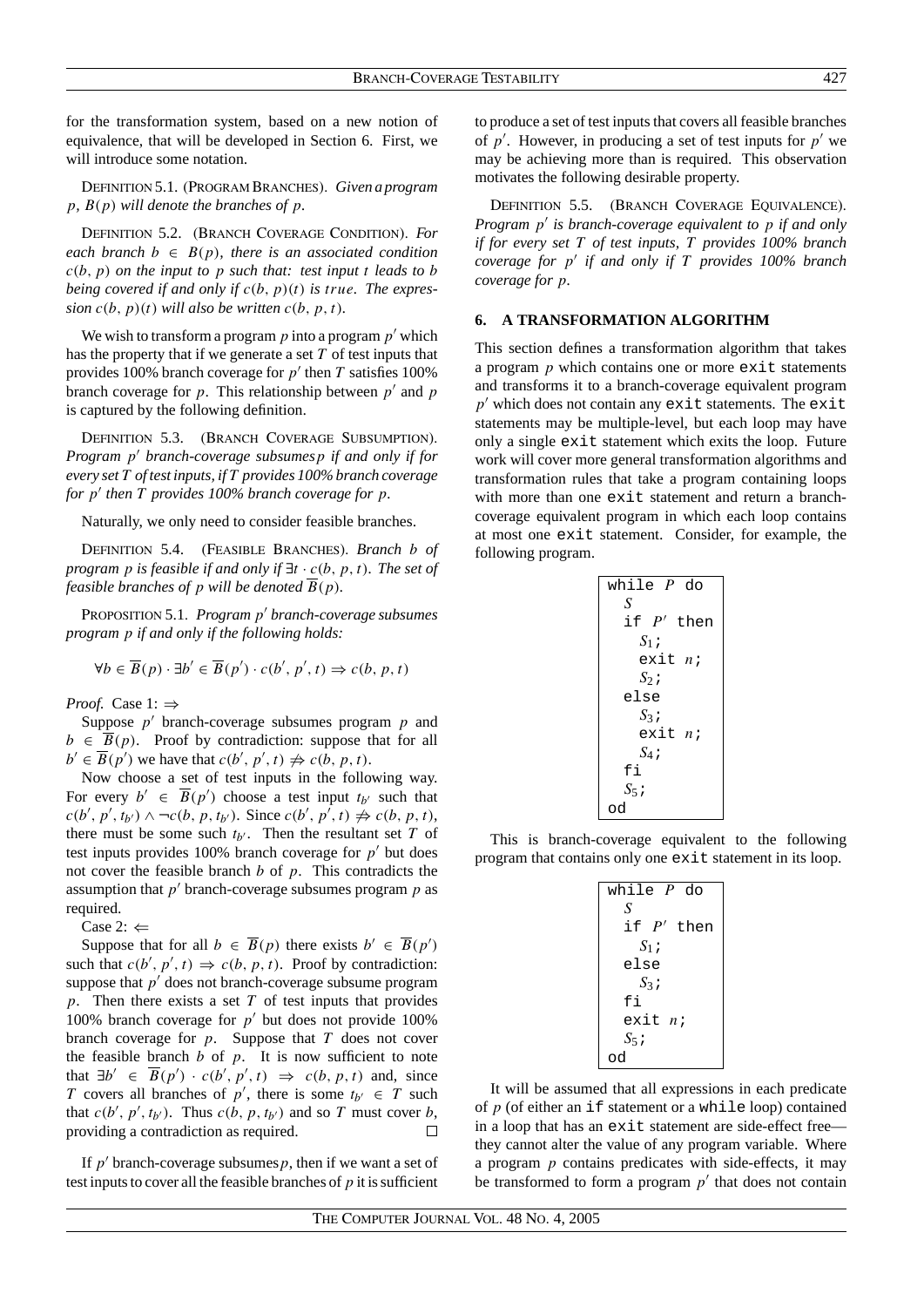such side-effects [37, 38]. The problem of producing a complete set of branch-coverage equivalence preserving transformations that remove side-effects from predicates will form a significant element of future work.

Section 6.1 outlines a set of transformation rules which are used in Section 6.2 to define a transformation algorithm. Section 6.3 provides a proof of correctness and Section 6.4 proves that the algorithm has low-order polynomial time complexity.

# **6.1. Transformation rules**

In order to simplify the exposition, the only control structures considered in this paper are while-do-od loops and if-then-else-fi statements. Naturally, if-then-fi structures can be dealt with by applying the following branch-coverage equivalence preserving transformation.

Rule 1. *The following may be applied to an* if-then-fi *statement.*



We argue that other standard control constructs may be dealt with using rules similar to those described here.

At times we will want to talk about a subprogram of a program *p*. This will be defined in the following way.

Definition 6.1. (Subprogram). *The concept of one program being a subprogram of another is defined by the following rules.*

- (*i*) *S is a subprogram of S.*
- (*ii*) *Given any program p,* skip *is a subprogram of p.*
- (*iii*) *S* is a subprogram of  $S$ ;  $S'$ .
- (*iv*) *S is a subprogram of*  $S'$ ; *S.*
- (*v*)  $S_1$  *is a subprogram of if P then*  $S_1$  else *S*<sup>2</sup> fi*.*
- (*vi*) *S*<sup>2</sup> *is a subprogram of* if *P* then *S*<sup>1</sup> else *S*<sup>2</sup> fi*.*
- (*vii*) *S is a subprogram of* while *P* do *S* od*.*
- (*viii*) If  $p'$  is a subprogram of  $p$  and  $p''$  is a subprogram of *p*- *then p*-- *is a subprogram of p.*

We say that  $S_1$  is contained in  $S_2$  if  $S_1$  is a subprogram of *S*2. Each exit statement is contained within the body of a loop. At points, when considering a statement*s* we will want to talk about the body of the innermost loop that contains *s*.

Definition 6.2. (Innermost Loop Body). *Given* exit *statement s in program p, subprog(s, p) is the maximum subprogram, S, of p such that s is contained in S and s is not contained within a loop in S.*

Where a statement*s* lies within the body of the loopwhile *P* do *S* od, and is not contained in a loop within *S*, it is possible to define the depth, *depth(s, S)* of *s* in this loop.

The term *depth(s, S)* will denote how far *s* is nested, inside if statements, within *S*.

Definition 6.3. (Depth). *The function depth is defined by the following rules.*

$$
depth(s, s) = 0
$$
  
\n
$$
depth(s, S; S') = \begin{cases} depth(s, S) \\ if s is in S \\ depth(s, S') \\ depth(s, S') \\ otherwise \end{cases}
$$
  
\n
$$
depth \begin{pmatrix} if P \\ s, then S \\ else S' \end{pmatrix} = \begin{cases} 1 + depth(s, S) \\ if s is in S \\ 1 + depth(s, S') \\ otherwise \end{cases}
$$

*The precondition for depth(s, S) is that s is an* exit *statement contained within a loop-free section of S.*

The above definition assumes that  $exit$  statements are uniquely identified: where there are two syntactically equivalent exit statements, we label these in order to distinguish them.

Definition 6.4. (Depth of an exit). *Given* exit *statement s in program p, the depth of s in p is depth(s, S), where*  $S = \text{subprog}(s, p)$ *.* 

We now introduce transformations rules that will be used to eliminate (possibly multiple-level) exit statements while preserving branch-coverage equivalence. In order to do this, we examine the following cases:

- (i) an exit statement of depth 0;
- (ii) an exit statement of depth 1;
- (iii) an exit statement of depth *>*1.

Transformation steps for each of these cases are given with the assumption that an exit statement *s* is represented as exit *n*, where *n* denotes the number of levels over which the exit operates. Essentially, the algorithm takes exit statements and repeatedly transforms the program in order to reduce their level. Once the level of an exit statement has been reduced to 0 it is replaced by skip.

A single-level exit will be represented by exit 1. It transpires that the transformation rules may reduce a singlelevel exit to the statement exit 0. We thus introduce the following transformation that cleans up any such terms generated in the transformation process.

RULE<sub>2</sub>.

exit  $0 \rightarrow$  skip

The following are immediate.

PROPOSITION 6.1. If  $p$  may be transformed into  $p'$ using an application of Rule 2 then  $p'$  is branch-coverage *equivalent to p.*

PROPOSITION 6.2. If *p* may be transformed into *p'* using *an application of Rule 2 then p*- *and p are functionally equivalent.*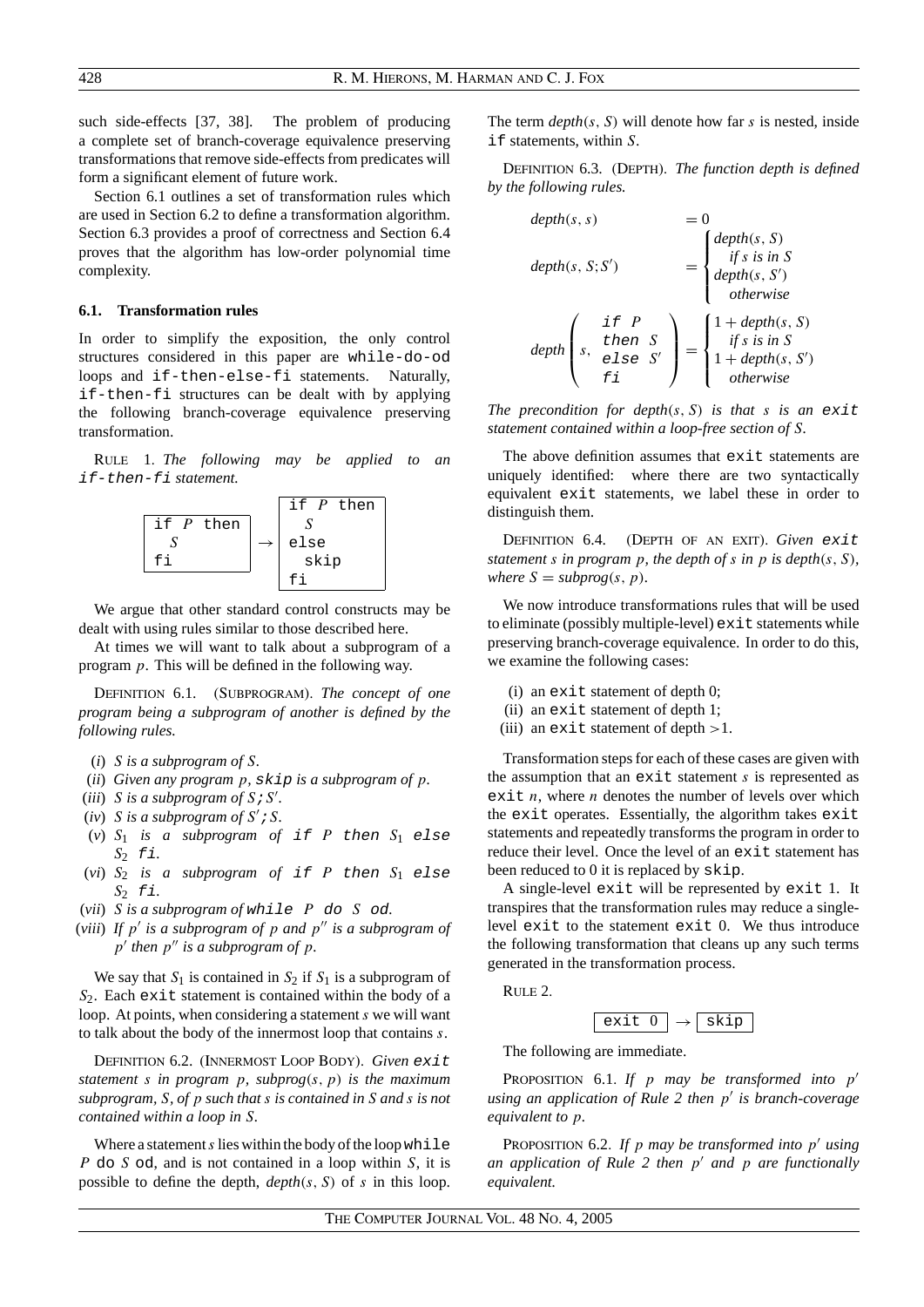While functional equivalence is not required for branchcoverage equivalence, it is useful to have functional equivalence preserving transformations since these cannot affect the behaviour of the program on any code executed after the transformed fragment, making the application of the transformations context independent.

Rule 3. *The following rule may be applied to an* exit *statement of depth* 0*.*



*This has the precondition that*  $n > 0$ *.* 

PROPOSITION 6.3. If  $p$  may be transformed into  $p'$ using an application of Rule 3 then  $p'$  is branch-coverage *equivalent to p.*

*Proof.* Suppose that the rule is applied to a subprogram *X*<sup>1</sup> of *p* of the form

| while $P$<br>ർറ |
|-----------------|
| S :             |
| exit <i>n;</i>  |
| S'              |
| od              |

to create a subprogram  $X_2$  of  $p'$  of the form

$$
\begin{array}{|l|} \hline \text{if } P \text{ then} \\ \hline S; \\ \hline \text{exit } n-1 \\ \hline \text{else} \\ \hline \text{skip} \\ \hline \text{skip} \\ \hline \end{array}
$$

Clearly, paths in  $p$  that do not pass through  $X_1$  are not affected by this transformation. Consider a feasible path *π* through  $p$  that passes through  $X_1$ . Here, it is important to observe that the loop may iterate at most once.

Each time  $X_1$  is met on  $\pi$ , there are two cases to consider:

- (i) *P* is true in the state before  $X_1$  is executed. In this case the path passes through  $S$  and then executes  $\exists$ xit  $n$ .
- (ii) *P* is false in the state before  $X_1$  is executed. The path  $\pi$  then exits this section of the code.

Now consider  $X_2$ . Each time  $X_2$  is met in a path, there are two cases to consider:

- (i) *P* is true in the state before  $X_2$  is executed. In this case the path passes through *S* and then executes exit *n* − 1.
- (ii) *P* is false in the state before  $X_2$  is executed. The path then exits this section of the code.

The statement exit  $n$ , in  $X_1$ , is equivalent to the statement exit  $n - 1$  in  $X_2$ . Thus,  $X_1$  and  $X_2$  are functionally equivalent. In addition, the branches in  $X_1$  and  $X_2$  are followed under the same conditions. The result thus follows.  $\Box$ 

The following may be proved in a similar manner.

PROPOSITION 6.4. If *p* may be transformed into *p'* using *an application of Rule 3 then p*- *and p are functionally equivalent.*

Rule 4. *The following may be applied to an* exit *statement of depth* 1 *within the* then *part of an* if *statement.*

| while $P$ do<br>S:<br>if $P'$ then<br>$S_1$ ;<br>exist ni<br>$S_2$<br>else<br>$S_3$<br>fi<br>$S_4$ |  | while $(P \wedge \neg P'')$ do<br>S:<br>$S_3$ ;<br>$S_4$<br>od;<br>if $P$ then<br>S:<br>$S_1$ ;<br>exit $n-1$<br>fi |
|----------------------------------------------------------------------------------------------------|--|---------------------------------------------------------------------------------------------------------------------|
|----------------------------------------------------------------------------------------------------|--|---------------------------------------------------------------------------------------------------------------------|

*Here*  $P''$  denotes the result of evaluating  $P'$  after executing S. P'' is described in greater detail below. This rule has the *precondition that n >* 0*.*

Rule 4 is illustrated in Figure 4.

The transformation which produces  $P''$  from *S* and  $P'$ consists of making  $P''$  a call to a new function  $\phi$ . The local variables of *φ* are the variables of *S* which are defined before they are used [39]. The formal (value) parameters of  $\phi$  are the variables of *S* which are not defined before use (i.e. those used before they are defined or those simply used and not defined at all).

The function  $\phi$  is a predicate; it returns a Boolean type result. The body of  $\phi$  consists of the statement block *S*, followed by a return statement. The return statement simply returns the result of evaluating the expression  $P'$ .

Observe that  $P'$  is guaranteed to have the same meaning in the context of the return statement from  $\phi$  as it does from the original point in the program in which it occurs. Any variable (mentioned in  $P'$ ) which is defined before it is used, can be replaced by a local variable; since its value is defined before use it does not lose any previous value. Any variable (mentioned in  $P'$ ) which is used before it is defined will be passed (by value) to  $\phi$ , thereby creating a local copy. Any variable simply used and not defined will be passed as a formal parameter. Clearly, a variable must be defined either before it is used or not and so all variables mentioned in *P* will be available (with their correct value) at the point of the return statement.

Also, it is observed that the call to the function  $\phi$  has no side-effects, since all variables which are defined by the copy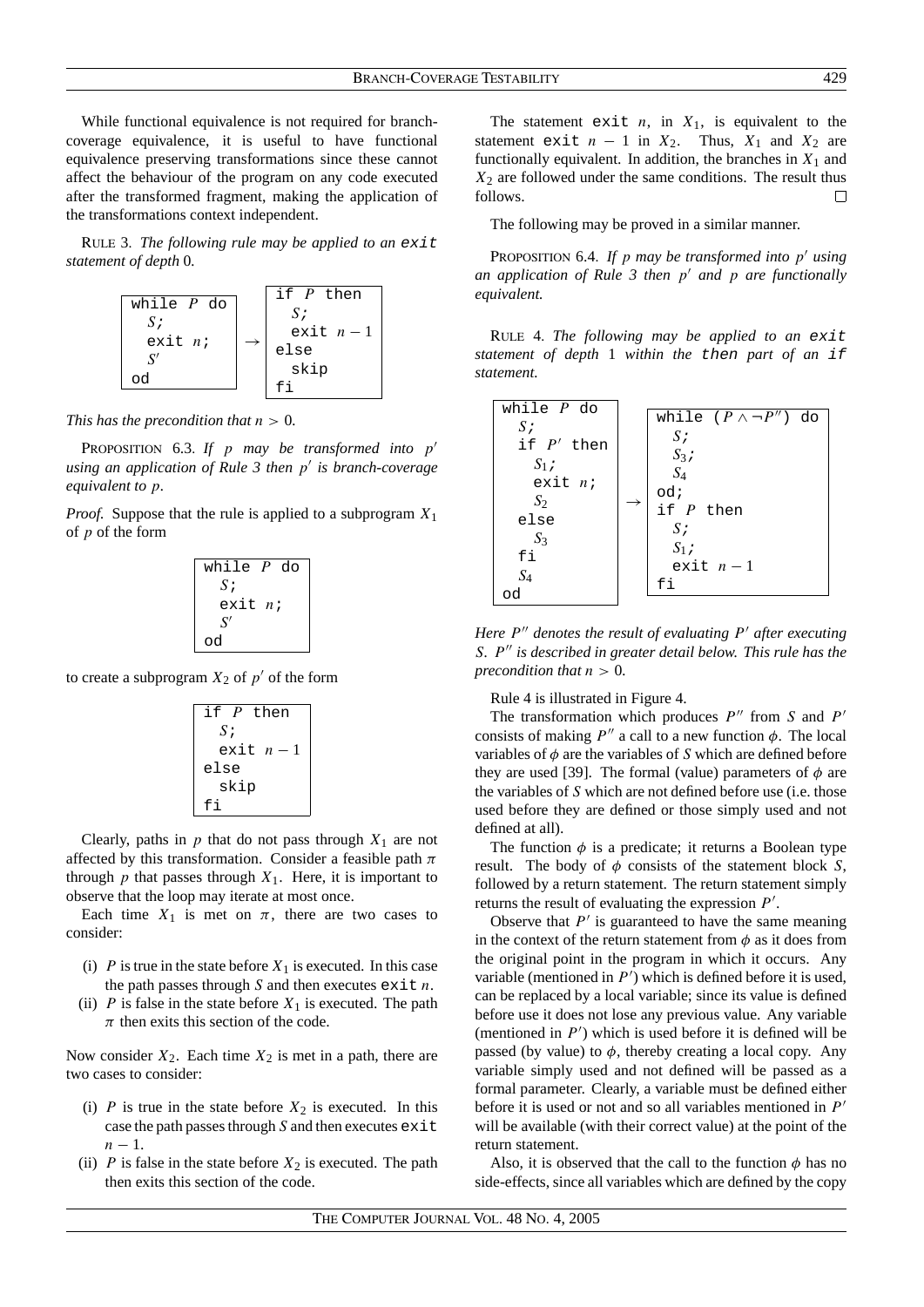

FIGURE 4. Illustration of Rule 4, showing the reduction in depth of the exit statement.

of *S* in the body of  $\phi$  are either local or are formal value parameters. These transformations assume that the statement *S* performs no input/output, or any other implicit [40] state update and that the expression  $P'$  is side-effect free.

PROPOSITION 6.5. If  $p$  may be transformed into  $p'$ *using an application of Rule 4 then p*- *is branch-coverage equivalent to p.*

*Proof.* Suppose that the rule is applied to a subprogram *X*<sup>1</sup> of *p*, of the form

| while $P$ do    |
|-----------------|
| S:              |
| if $P'$<br>then |
| $S_1$ ;         |
| exit <i>n;</i>  |
| $S_2$           |
| else            |
| S3              |
| fi              |
| $S_4$           |
| പ               |

to create a subprogram  $X_2$  of  $p'$  of the form

| while $(P \wedge \neg P'')$ do |  |
|--------------------------------|--|
| S:                             |  |
| $S_3$ ;                        |  |
| $S_4$                          |  |
| od;                            |  |
| if $P$ then                    |  |
| S:                             |  |
| $S1$ ;                         |  |
| exit $n-1$                     |  |
|                                |  |

Clearly, paths in  $p$  that do not pass through  $X_1$  are not affected by this transformation. Consider a path  $\pi$  of  $p$  that passes through  $X_1$ . Consider a point at which the path  $\pi$  passes through  $X_1$ .

Observe that the conditions for leaving the loops in  $X_1$  and *X*<sup>2</sup> are equivalent.

There are now two cases to consider for *X*1:

(i) The loop terminates due to *P* being false, or becoming false. Thus, the program passes through  $S$ ;  $S_3$ ;  $S_4$  zero or more times until *P* is false.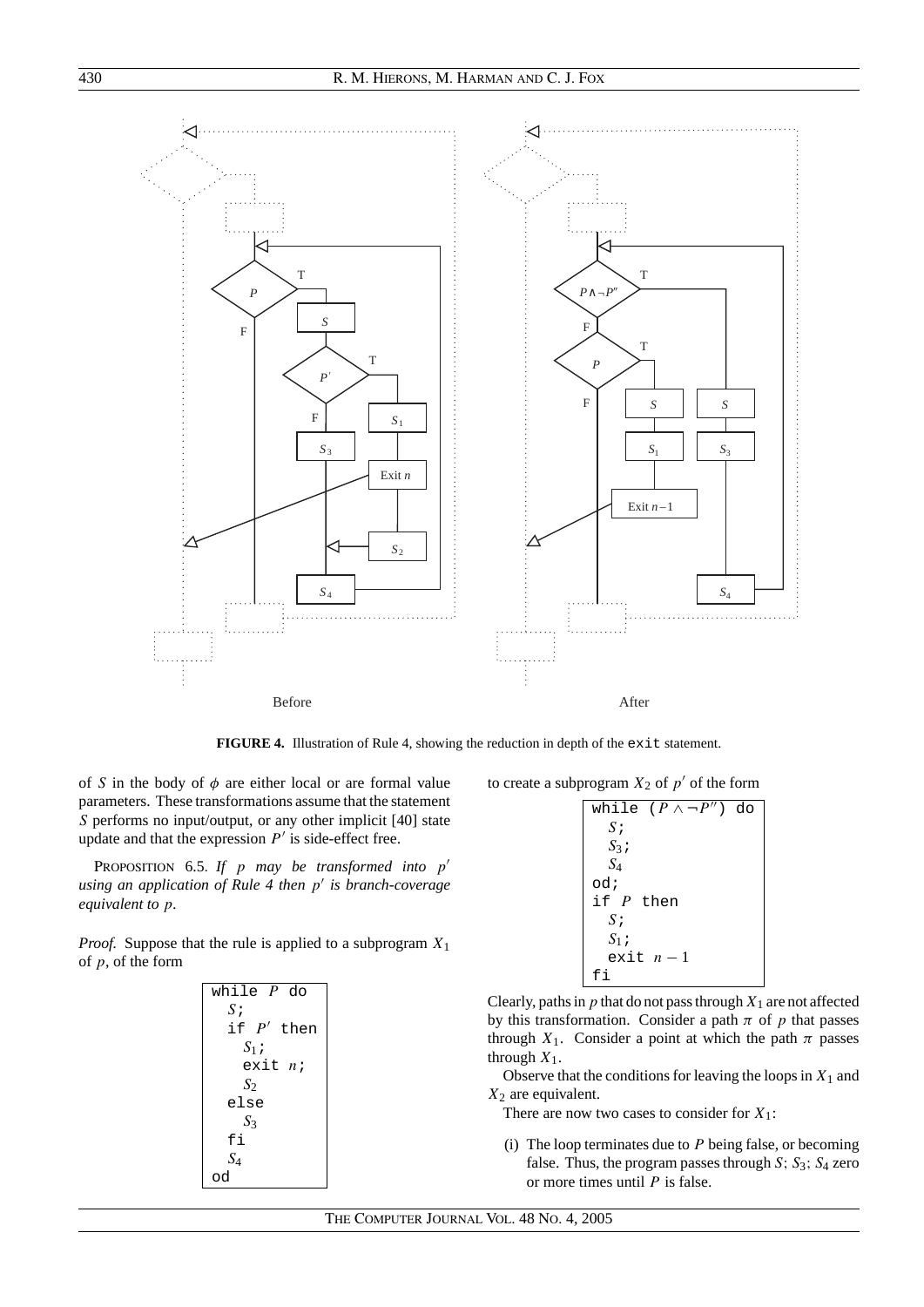(ii) The loop terminates due to  $P'$  becoming true. Thus, the program repeatedly passes through  $S$ ;  $S_3$ ;  $S_4$ , then *S* followed by *P*<sup> $\prime$ </sup> being true. The program then passes through  $S_1$  before meeting exit *n*.

Now consider *X*2. Again there are two cases.

- (i) The loop is left due to *P* being false, or becoming false. Thus, the program passes through  $S$ ;  $S_3$ ;  $S_4$  zero or more times until *P* is false.
- (ii) The loop is left due to  $\neg P''$  becoming false. In this case, upon leaving the loop *P* must be true and thus this is followed by *S*;  $S_1$ ; exit  $n-1$ . Thus, the program repeatedly passes through *S*; *S*3; *S*4, then *S* followed by *P*- being true. The program then passes through *S*<sup>1</sup> and meets exit  $n-1$ .

The branches contained in  $P''$  are equivalent to those in *S* and are executed under the same condition as  $S$  in  $X_2$ . Thus, we may ignore the branches in  $P''$  when determining whether 100% branch coverage has been achieved for  $p'$ .

The result now follows by observing that the statement exit *n* in  $X_1$  is equivalent to the statement exit  $n-1$  in  $X_2$  and the equivalence of the cases for  $X_1$  and  $X_2$ ; these correspond to branches.

A similar argument may be used to prove the following.

PROPOSITION 6.6. If p may be transformed into p' using an *application of Rule 4 then p*- *is functionally equivalent to p.*

The following is equivalent to Rule 4, except with the exit statement in the else part of the if statement.

Rule 5. *The following may be applied to an* exit *statement of depth* 1*within the* else *part of an* if *statement.*



*Here P*-- *denotes the result of evaluating P*- *after executing S. This rule has the precondition that*  $n > 0$ *.* 

The proofs of the following are equivalent to those of Propositions 6.5 and 6.6.

PROPOSITION 6.7. If  $p$  may be transformed into  $p'$ using an application of Rule 5 then  $p'$  is branch-coverage *equivalent to p.*

PROPOSITION 6.8. If p may be transformed into p' using an *application of Rule 5 then p*- *is functionally equivalent to p.*

Where an exit statement *s* has depth  $>1$  we may use Rule 6, below, in order to reduce its depth. Thus, repeated application of Rule 6 may be used to reduce the depth of *s* to 1 whereupon Rule 4 or 5 may be applied.

Rule 6. *The following may be applied to an* exit *statement of depth >*1

| if $P$ then  | if $(P \wedge P'')$ then |
|--------------|--------------------------|
| $S_1$ ;      | $S_1$ ;                  |
| if $P'$ then | $T_1$ ;                  |
| $T_1$ ;      | exist n                  |
| exist ni     | else                     |
| $T_2$        | if $P$ then              |
| else         | $S_1$ ;                  |
| $T_3$ ;      | $T_3;$                   |
| fi           | $S_2$                    |
| $S_2$        | else                     |
| else         | $S_3$                    |
| $S_3$        | fi                       |
| fi           | fi                       |

*P*<sup>*n*</sup> is the result of evaluating *P*<sup>*'*</sup> after executing *S*<sub>1</sub>. This rule *has the precondition that n >* 0*.*

Rule 6 is illustrated in Figure 5.

PROPOSITION 6.9. If  $p$  may be transformed into  $p'$ using an application of Rule 6 then  $p'$  is branch-coverage *equivalent to p.*

*Proof.* Suppose that the rule is applied to a subprogram *X*<sup>1</sup> of *p*, of the form

| if $P$ then    |  |  |  |  |
|----------------|--|--|--|--|
| $S_1$ ;        |  |  |  |  |
| if P'<br>then  |  |  |  |  |
| $T_1$ ;        |  |  |  |  |
| exit <i>n;</i> |  |  |  |  |
| $T_2$          |  |  |  |  |
| else           |  |  |  |  |
| $T_3$          |  |  |  |  |
| fi             |  |  |  |  |
| $S_2$          |  |  |  |  |
| else           |  |  |  |  |
| $S_3$          |  |  |  |  |
| fi             |  |  |  |  |

to create a subprogram  $X_2$  of  $p'$  of the form

| if $(P \wedge P'')$ then |  |
|--------------------------|--|
| $S_1$ ;                  |  |
| $T_1$ ;                  |  |
| exit n                   |  |
| else                     |  |
| if $P$ then              |  |
| $S_1$ ;                  |  |
| $T_3$ ;                  |  |
| $S_2$                    |  |
| else                     |  |
| $S_3$                    |  |
| fi                       |  |
| fi                       |  |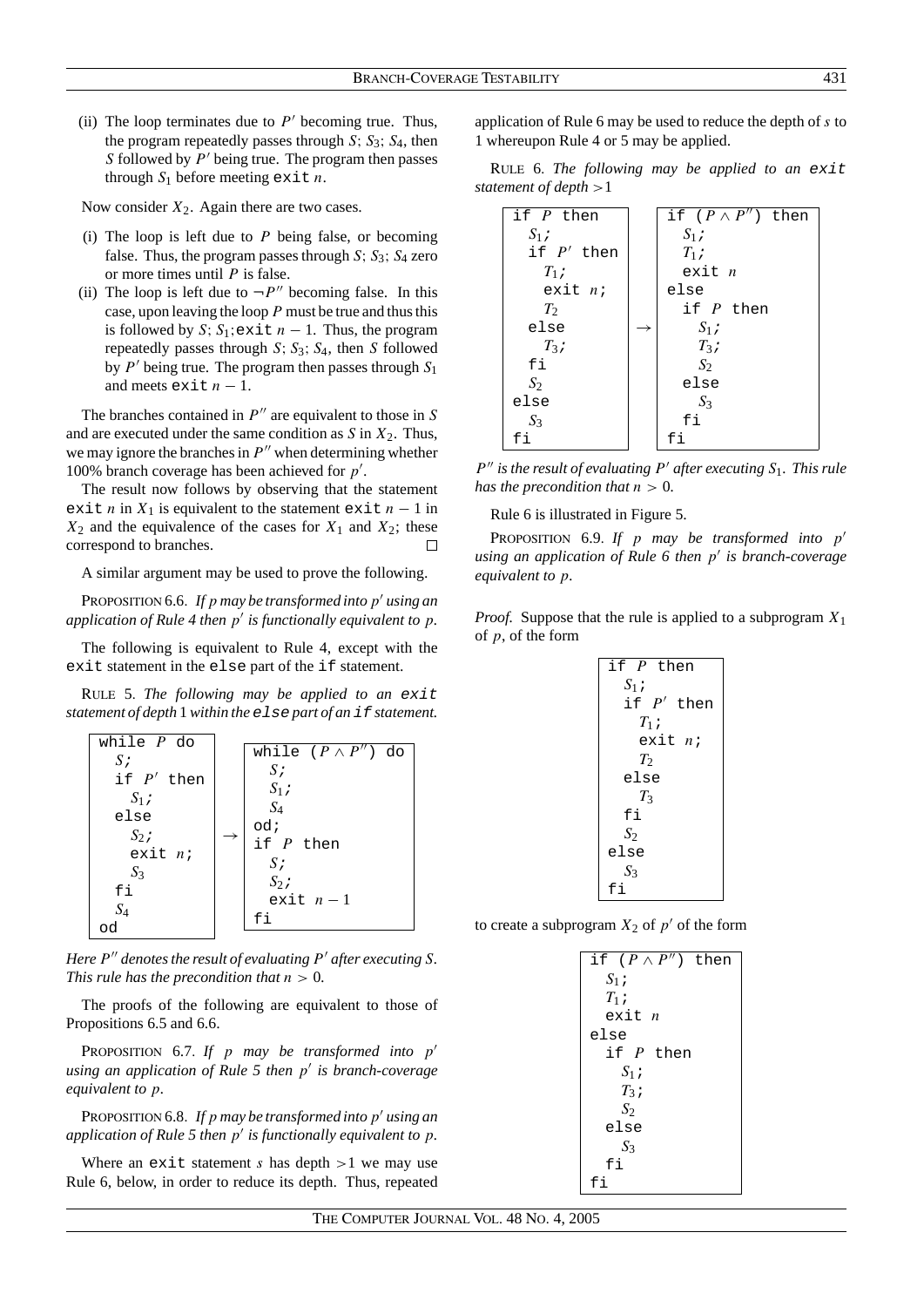

**FIGURE 5.** Illustration of Rule 6.

Paths in  $p$  that do not pass through  $X_1$  are not affected by this transformation. Consider a path  $\pi$  of  $p$  that passes through  $X_1$ . Consider a point at which  $\pi$  passes through  $X_1$ . There are three cases.

- (i)  $P$  is false and  $S_3$  is executed.
- (ii)  $P$  is initially true and  $P'$  is true when evaluated after *S*1. Here the program passes through *S*1; *T*1; and then exit *n*.
- (iii)  $P$  is initially true and  $P'$  is false when evaluated after *S*1. Here the program passes through *S*1; *T*3; *S*2.

Now consider *X*2. Again there are three cases.

- (i)  $P \wedge P''$  is initially false and *P* is initially false. Here *S*<sup>3</sup> is executed.
- (ii)  $P \wedge P''$  is initially true. Here the program passes through  $S_1$ ;  $T_1$ ; and then exit *n*.
- (iii)  $P \wedge P''$  is initially false and *P* is initially true. Here the program passes through  $S_1$ ;  $T_3$ ;  $S_2$ .

The branches in  $P''$  are equivalent to those in  $S_1$  in  $X_2$  and are executed under the same conditions (*P* being true).

The result follows by observing that the three cases for  $X_2$  are equivalent to the three cases for  $X_1$  and that in each case the conditions defined by the cases correspond to the branches.  $\Box$ 

PROPOSITION 6.10. If  $p$  may be transformed into  $p'$ *using an application of Rule 6 then p*- *is functionally equivalent to p.*

The transformation rule only deals with exit statements in the then case of an if statement. We thus get three additional rules. These will now be stated.

Rule 7. *The following may be applied to an* exit *statement of depth >*1*.*

| if $P$ then  | if $(P \wedge \neg P'')$ then |
|--------------|-------------------------------|
| $S_1$ ;      | $S_1$ ;                       |
| if $P'$ then | $T_2$ ;                       |
| $T_1$ ;      | exist n                       |
| else         | else                          |
| $T_2$ ;      | if $P$ then                   |
| exist ni     | $S_1$ ;                       |
| $T_3$        | $T_1;$                        |
| fi           | $S_2$                         |
| $S_2$        | else                          |
| else         | $S_3$                         |
| $S_3$        | fi                            |
| fi           | fi                            |

*P*<sup>*n*</sup> is the result of evaluating *P*<sup>*'*</sup> after executing *S*<sub>1</sub>. This rule *has the precondition that*  $n > 0$ *.*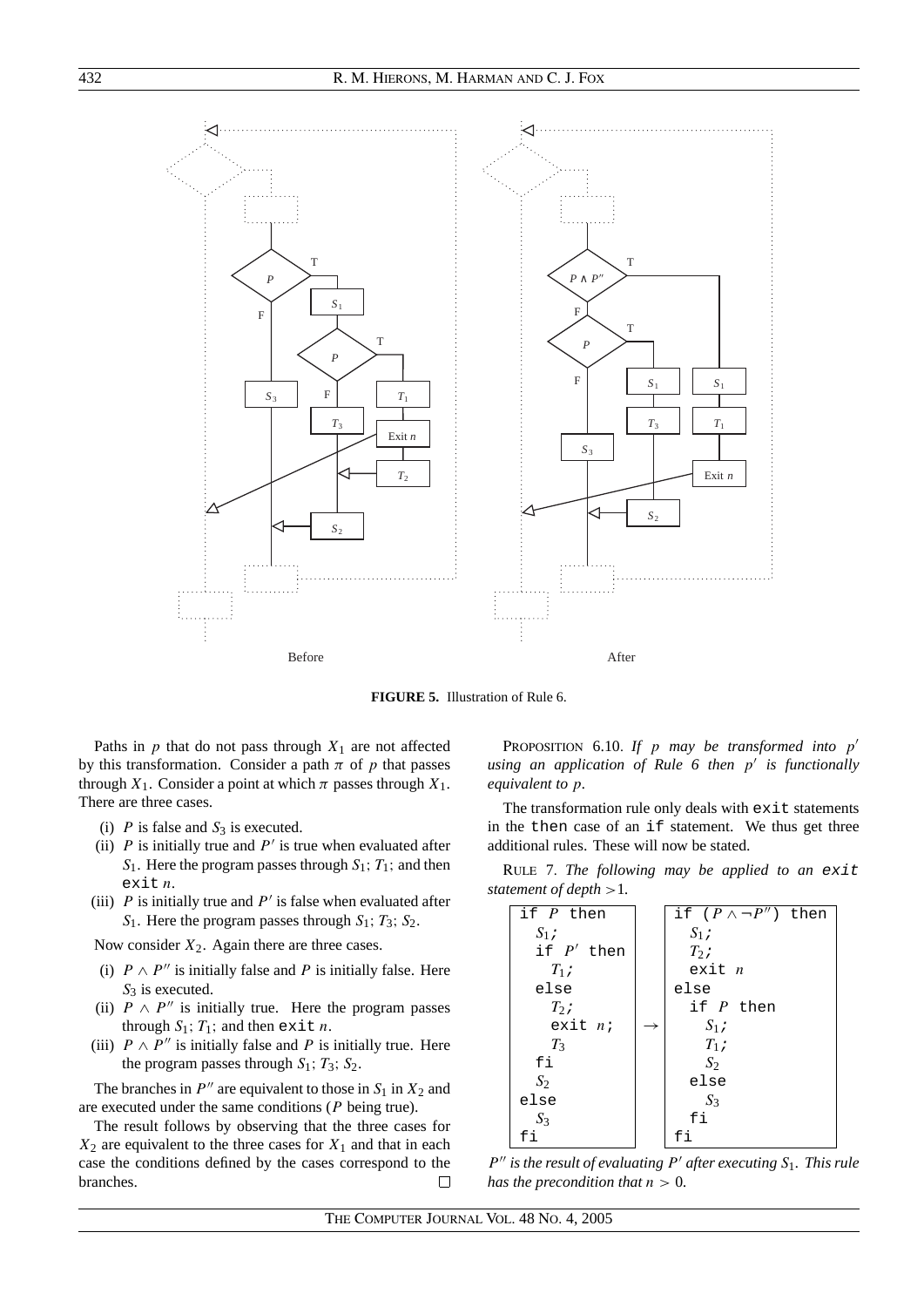Rule 8. *The following may be applied to an* exit *statement of depth >*1*.*

| if $P$ then    | if $(\neg P \wedge P'')$ then |
|----------------|-------------------------------|
| S <sub>1</sub> | $S_2$ ;                       |
| else           | $T_1;$                        |
| $S_2$ ;        | exist n                       |
| if $P'$ then   | else                          |
| $T_1$ ;        | if $\neg P$ then              |
| exist ni       | $S_2$ ;                       |
| $T_2$          | $T_3$ ;                       |
| else           | $S_3$                         |
| $T_3$          | else                          |
| fi             | S <sub>1</sub>                |
| $S_3$          | fi                            |
| fi             | fi                            |

*P*<sup>*n*</sup> is the result of evaluating *P*<sup>*'*</sup> after executing *S*<sub>2</sub>. This rule *has the precondition that*  $n > 0$ *.* 

Rule 9. *The following may be applied to an* exit *statement of depth >*1*.*

| if $P$ then  | if $(\neg P \land \neg P'')$ then |
|--------------|-----------------------------------|
| $S_1$        | $S_2$ ;                           |
| else         | $T_2$ ;                           |
| $S_2$ ;      | exist n                           |
| if $P'$ then | else                              |
| $T_1$        | if $\neg P$ then                  |
| else         | $S_2$ ;                           |
| $T_2$ ;      | $T_1;$                            |
| exist ni     | $S_3$                             |
| $T_3$        | else                              |
| fi           | $S_1$                             |
| $S_3$        | fi                                |
| fi           | fi                                |

*P*<sup>*n*</sup> is the result of evaluating *P*<sup>*'*</sup> after executing *S*<sub>2</sub>. This rule *has the precondition that*  $n > 0$ *.* 

The proofs of the following are equivalent to those of Propositions 6.9 and 6.10.

PROPOSITION 6.11. If *p* may be transformed into *p'* using *an application of Rules 7, 8 or 9 then p*- *is branch-coverage equivalent to p.*

PROPOSITION 6.12. If  $p$  may be transformed into  $p'$  using an application of Rules 7, 8 or 9 then  $p'$  is functionally *equivalent to p.*

## **6.2. Transformation algorithm**

This section describes a transformation algorithm based on the rules defined in Section 6.1. The algorithm is structured in order to guarantee that each rule's precondition holds when it is applied. Section 6.3 proves that this algorithm is correct and Section 6.4 explores its algorithmic complexity.

The function *tdepth*, which gives the nesting level of a statement in a program, will be used in the algorithm in order to ensure that the most deeply nested exit statements are transformed out first.

DEFINITION 6.5. (TDEPTH). *The function tdepth is defined by the following rules.*

| $tdepth(s, s)$     | = 0                                                                                                                                             |
|--------------------|-------------------------------------------------------------------------------------------------------------------------------------------------|
| $tdepth(s, S; S')$ | = $\begin{cases}\n t\text{depth}(s, S) \\  \text{if } s \text{ is in } S \\  \text{tdepth}(s, S') \\  \text{otherwise}\n\end{cases}$ \n         |
| $tdepth(s, S')$    | otherwise                                                                                                                                       |
| $tdepth(s, S)$     | = $\begin{cases}\n 1 + t\text{depth}(s, S) \\  \text{if } s \text{ is in } S \\  1 + t\text{depth}(s, S') \\  \text{otherwise}\n\end{cases}$ \n |
| $tdepth(s, S)$     | = $1 + t\text{depth}(s, S)$                                                                                                                     |
| $tdepth(s, S)$     | = $1 + t\text{depth}(s, S)$                                                                                                                     |

*The precondition for tdepth(s, S) is that s is a statement contained within S.*

The following is the transformation algorithm.

- (i) Input program *p*.
- (ii) While  $p$  contains one or more exit statements do:
- (iii) Choose an exit statement *s* of *p* with greatest *tdepth*.
- (iv) Let *n* denote the depth of *s* in *p*.
- (v) If  $n = 0$  then apply Rule 3 to *s*.
- (vi) If  $n = 1$  then apply Rule 4 or 5 to *s*.
- (vii) If  $n > 1$  then apply one of Rules 6, 7, 8 or 9 to *s*.
- (viii) Repeatedly apply Rule 2 until there are no instances of exit 0 in *p*.
	- (ix) od
	- (x) Output *p*.

## **6.3. Proof of correctness**

We first prove a property of the algorithm that will be used to prove that it must terminate.

Lemma 6.1. *Suppose that s is an* exit *statement in program S and that an application of one of Rules 6, 7, 8 or 9* in the transformation algorithm to an  $ext{exit}$  *statement*  $s' \neq s$ *, transforms S into S'*. *Then tdepth*(*s*,*S*)  $\geq$  *tdepth*(*s*,*S'*).

*Proof.* Assume that the rule being applied is Rule 6—the other cases follow by a similar argument. Proof by contradiction: suppose that  $tdepth(s, S) < tdepth(s, S')$ . Recall that Rule 6 applied to  $ext{exit}$  statement  $s'$  is:

| if $P$ then    | if $(P \wedge P'')$ then |
|----------------|--------------------------|
| $S_1$ ;        | $S_1$ ;                  |
| if $P'$ then   | $T_1$ ;                  |
| $T_1$ ;        | s''                      |
| $s'$ ;         | else                     |
| $T_2$          | if $P$ then              |
| else           | $S_1$ ;                  |
| $T_3$          | $T_3$ ;                  |
| fi             | $S_2$                    |
| S <sub>2</sub> | else                     |
| else           | $S_3$                    |
| $S_3$          | fi                       |
| fi             | fi                       |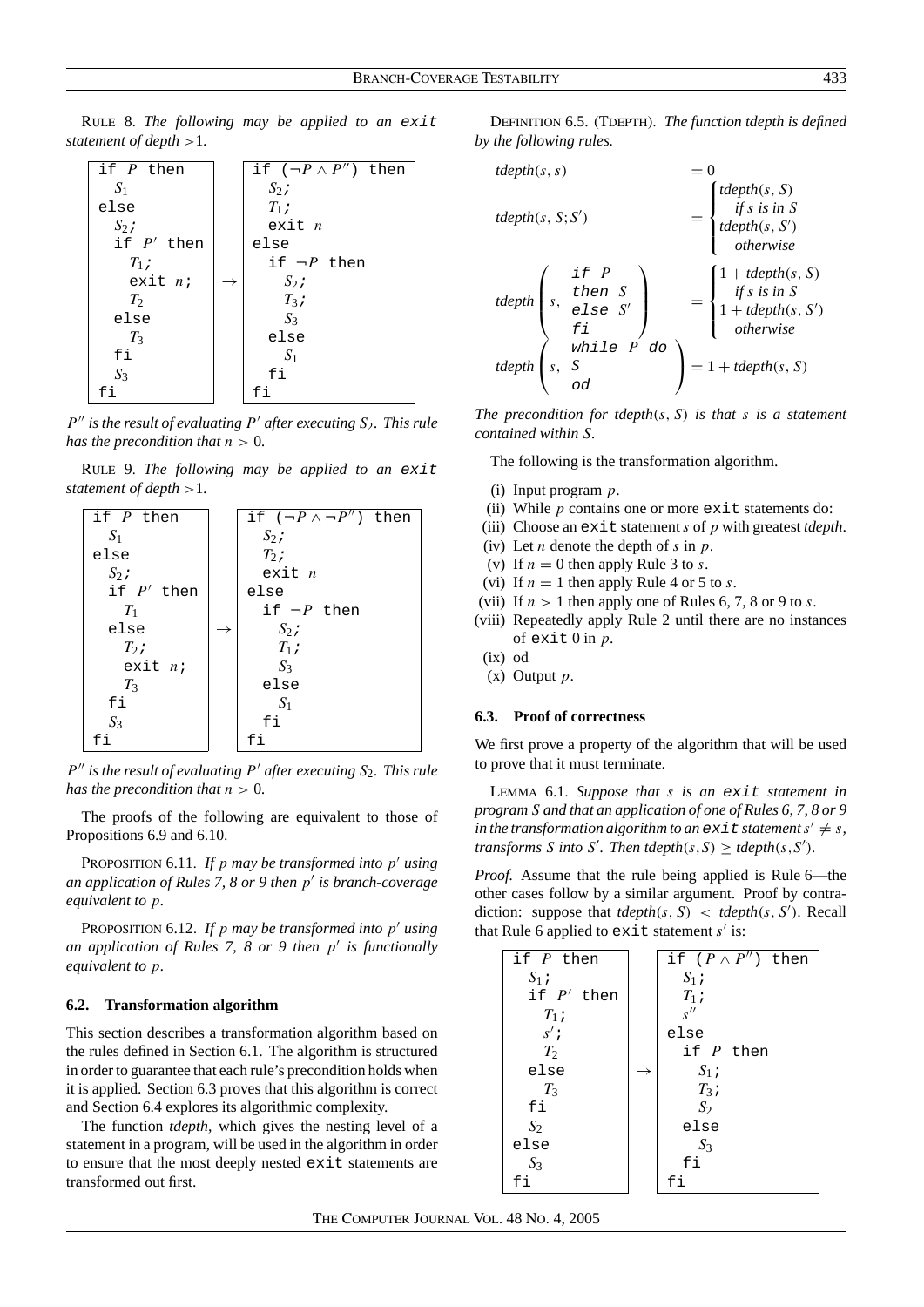If *s*' is exit *n* then *s*" is the exit statement exit  $n-1$ .

Clearly, this transformation can only increase the value of *tdepth* for *s* if *s* is contained in *S*1. But if *s* is contained in  $S_1$  then, since each while loop has at most one exit statement associated with it,  $tdepth(s, S) > tdepth(s', S)$ .  $\Box$ This contradicts the algorithm applied to *s'* in *S*.

Proposition 6.13. *The transformation algorithm is guaranteed to terminate.*

*Proof.* We need to consider only the steps in the loop. It is sufficient to observe that:

- (i) Each iteration converts a level  $n \in \mathbb{Z}$  into a level  $n-1$ exit or reduces the value of *tdepth* for an exit.
- (ii) Any instance of exit 0 generated by this process is removed.
- (iii) Since the algorithm applies a rule to an exit statement of maximum *tdepth*, no step may introduce a new exit.
- (iv) No step may convert a level *n* exit into a level *m* exit for some  $m > n$ .
- (v) By Lemma 6.1, no step can increase the value of *tdepth* of an exit.

Thus each iteration of the loop reduces the sum of the levels of the exit statements plus the sum of*tdepth* for each exit. The result follows from observing that this value is an integer and is bounded below by 0.  $\Box$ 

Proposition 6.14. *When applied to a program p, the transformation algorithm always terminates with a* structured program p'.

*Proof.* This follows immediately from the observation that the only constructs that lead to unstructured programs are exit statements and the program cannot terminate if one or more exit statements remain.  $\Box$ 

#### Theorem 6.1. *The transformation algorithm is correct.*

*Proof.* By Proposition 6.13, the algorithm must terminate. From Propositions 6.3, 6.5, 6.7, 6.9 and 6.11, we know that the transformation rules preserve branch-coverage equivalence. By Proposition 6.14 we know that the algorithm terminates with a structured program.

Thus, the algorithm must terminate and the result must be a structured program that is branch-coverage equivalent to the original. Thus the algorithm is correct.  $\Box$ 

By taking a program *p* and returning a structured branchcoverage equivalent program  $p'$  we simplify the problem of generating a set of test inputs that satisfies 100% branch coverage since we can now apply a range of test generation algorithms to  $p'$ . Naturally, having generated a set  $T$  of test inputs from  $p'$  we test  $p$  with the elements of  $T$ .

#### **6.4. Algorithmic complexity**

This section proves that the transformation algorithm has low-order polynomial complexity.

THEOREM 6.2. *Suppose p* has exit *statements*  $s_1, \ldots, s_n$ *,* exit *statement si is an ni level* exit *statement and let*  $d_i = tdepth(s_i, p)$ *. Let*  $d = \sum_{i=1}^n d_i$  and  $m = \sum_{i=1}^n n_i$ *. The transformation algorithm has time complexity of*  $O(m + d)$ *.* 

*Proof.* Given exit statement *si*, by Lemma 6.1, Rules 6, 7, 8 and 9 are applied at most *di* times to *si*. Thus Rules 6, 7, 8 and 9 are applied at most *d* times in total.

Rules 3, 4 and 5 reduce the level of one exit and do not increase the level of any other exit. Since a rule is applied to an exit statement of maximum *tdepth* and each loop has at most one exit statement, no step can create a new exit statement. Thus, the number of applications of these three rules is bounded above by *m*.

To conclude, the number of applications of Rules 3, 4 and 5 is bounded above by *m* and the number of applications of Rules 6, 7, 8 and 9 is bounded above by *d*. Clearly, the number of applications of Rule 2, which cleans up terms of the form exit 0, is also bounded above by *m*. The result thus follows.  $\Box$ 

It is to be noted that where we have several procedures or functions, the algorithm may be separately applied to these. Thus, the complexity is linear in the number procedures and functions.

# **7. CONCLUSIONS**

Many test data generation techniques are based upon whitebox test criteria. Tools and algorithms that automatically generate test data in order to satisfy a white-box test criterion are hindered by unstructured control flow. The need for a restructuring transformation to preserve the test adequacy criterion makes this problem different from the traditional, well-known problem of program restructuring transformation.

This paper uses a novel transformation approach in which the program is restructured in such a way that branchcoverage adequate sets of test inputs are preserved. This form of transformation does not necessarily need to preserve traditional (functional) equivalence, as the transformed program is only required to generate test data. It does, however, need to preserve the sets of branch-coverage adequate test inputs. This new preservation constraint has important theoretical and practical implications and entails proof obligations in terms of branch-coverage adequate sets of test inputs, rather than, for example, functional equivalence.

The approach is illustrated with a set of transformation rules for multiple-level exit statement removal and a simple transformation algorithm for restructuring which uses these rules. The algorithm is proved correct insofar as the requirement that it preserves the branch-coverage adequate sets of test inputs.

Future work will address the problem of determining, where possible, branch-coverage equivalence. While it is clear that, in general, branch-coverage equivalence is not decidable, there may exist useful conservative decision procedures. The existence of such procedures would simplify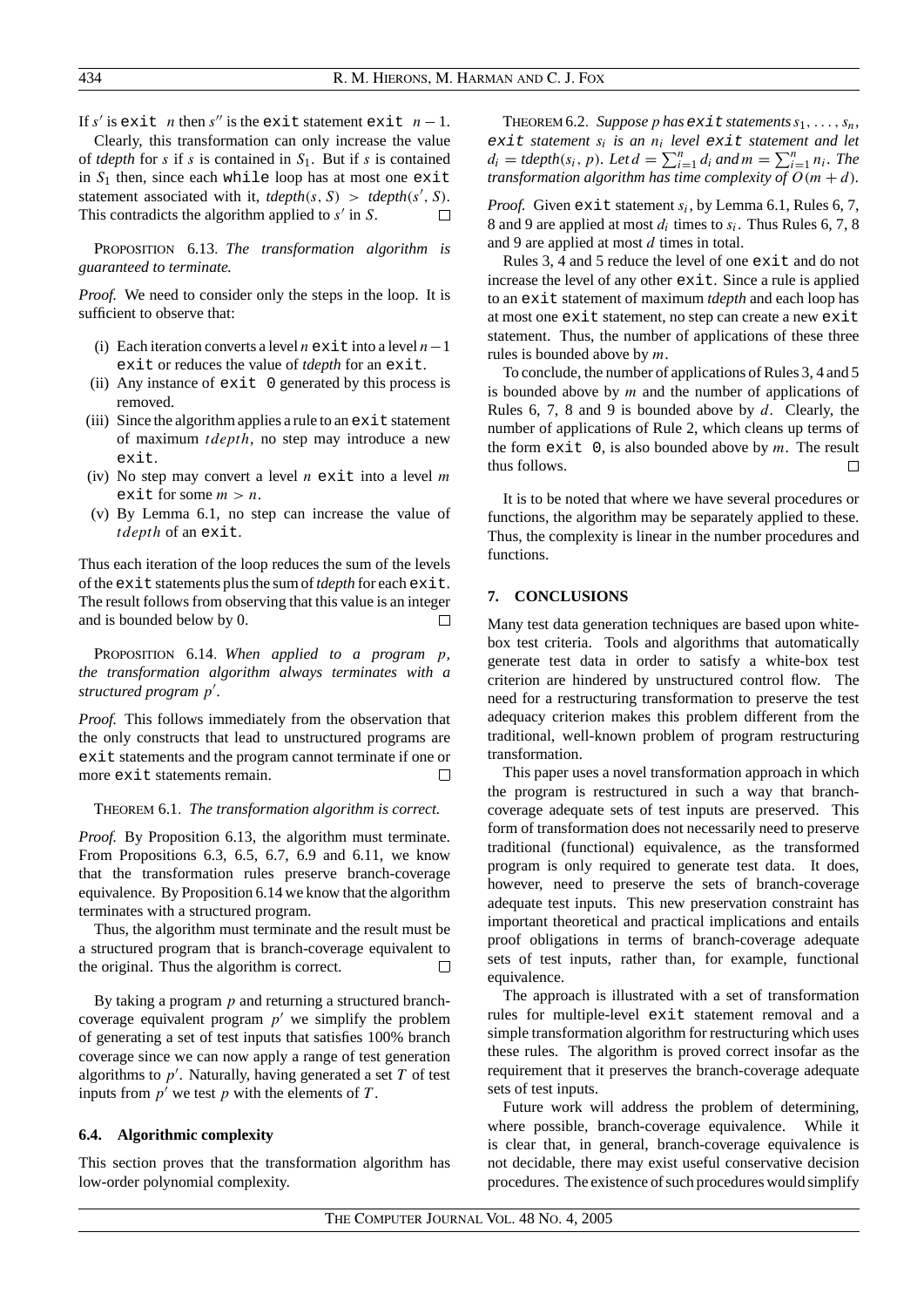the process of verifying transformation rules and might have the potential to assist in the automated generation of such rules. We also intend to investigate alternative white-box test criteria such as 100% statement coverage and 100% MC/DC coverage [41]. We propose that notions similar to branchcoverage equivalence will prove useful for many such test criteria.

The transformation algorithm given in this paper was designed to be applied to programs whose predicates (contained in loops that have an exit statement) are side-effect free and in which each loop contains at most one exit statement. Thus, there remains the problem of finding either a more general transformation algorithm or transformation rules that preserve branchcoverage equivalence and transform a program into one that satisfies these conditions. The novel semantics preserved by branch-coverage preserving transformations suggests the possibility of using slicing to remove parts of the program irrelevant to the satisfaction of a test goal. The incorporation of slicing into our transformation approach is also a topic for future work.

# **ACKNOWLEDGEMENTS**

We would like to thank the anonymous reviewers for their many helpful comments. In particular, the example used to illustrate the restriction, that we have at most one exit statement for a loop, was suggested by one of the reviewers. This work was partially funded by EPSRC grants GR/R43150 (Formal Methods and Testing), GR/R98938 (Testability Transformation) and GR/M78083 (Software Engineering using Metaheuristic INnovative ALgorithms). The work is also supported by two development grants from the DaimlerChrysler Test-Data Generation group, DaimlerChrysler AG Berlin.

## **REFERENCES**

- [1] Boehm, B. W. (1981) *Software Engineering Economics*. Prentice Hall, Englewood Cliffs, NJ.
- [2] Clarke, L. A. (1976) A system to generate test data and symbolically execute programs. *IEEE Trans. Softw. Eng.*, **2**, 215–222.
- [3] Goldberg, A., Wang, T. C. and Zimmerman, D. (1994) Applications of feasible path analysis to program testing. In Ostrand, T. (ed.) *Proc. 1994 Int. Symp. on Software Testing and Analysis (ISSTA)*, Seattle, WA, August 17–19, pp. 80–94. ACM Press, New York.
- [4] King, J. C. (1976) Symbolic execution and program testing. *Commun. ACM*, **19**, 385–394.
- [5] DeMillo, R. A. and Offutt, A. J. (1993) Experimental results from an automatic test generator. *ACM Trans. Softw. Eng. Meth.*, **2**, 109–127.
- [6] Offutt, A. J. (1990) An integrated system for automatically generating test data. In Ng, P. A., Ramamoorthy, C. V., Seifert, L. C. and Yeh, R. T. (eds) *Proc. First Int. Conf. on Systems Integration*, Morristown, NJ, April 23–26, pp. 694–701. IEEE Computer Society Press, Los Alamitos, California, USA.
- [7] Ferguson, R. and Korel, B. (1996) The chaining approach for software test data generation. *ACM Trans. Softw. Eng. Meth.*, **5**, 63–86.
- [8] Jones, B., Sthamer, H.-H. and Eyres, D. (1996) Automatic structural testing using genetic algorithms. *Softw. Eng. J.*, **11**, 299–306.
- [9] Michael, C., McGraw, G. and Schatz, M. (2001) Generating software test data by evolution. *IEEE Trans. Softw. Eng.*, **27**, 1085–1110.
- [10] Mueller, F. and Wegener, J. (1998) A comparison of static analysis and evolutionary testing for the verification of timing constraints. In *Proc. 4th IEEE Real-Time Technology and Applications Symposium (RTAS '98)*, Denver, CO June 3–5, pp. 144–154. IEEE Computer Society Press, Los Alamitos, CA, USA.
- [11] Pargas, R. P., Harrold, M. J. and Peck, R. R. (1999) Test-data generation using genetic algorithms. *The Journal of Software Testing, Verification and Reliability*, **9**, 263–282.
- [12] Pohlheim, H. and Wegener, J. (1999) Testing the temporal behavior of real-time software modules using extended evolutionary algorithms. In Banzhaf, W., Daida, J., Eiben, A. E., Garzon, M. H., Honavar, V., Jakiela, M. and Smith, R. E. (eds) *Proc. Genetic and Evolutionary Computation Conference*, Orlando, FL, July 13–17, p. 1795. Morgan Kaufmann, San Francisco, CA 94104, USA.
- [13] Schultz, A., Grefenstette, J. and Jong, K. (1993) Test and evaluation by genetic algorithms. *IEEE Expert*, **8**, 9–14.
- [14] Tracey, N., Clark, J., Mander, K. and McDermid, J. (2000) Automated test-data generation for exception conditions. *Software Prac. Exper.*, **30**, 61–79.
- [15] DeMillo, R. and Offutt, A. J. (1991) Constraint-based automatic test data generation. *IEEE Trans. Softw. Eng.*, **17**, 900–910.
- [16] Ferrante, J., Ottenstein, K. J. and Warren, J. D. (1987) The program dependence graph and its use in optimization. *ACM Trans. Progr. Lang. Sys.*, **3**, 319–349.
- [17] Agrawal, H. (1994) On slicing programs with jump statements. In *Proc. ACM SIGPLAN Conf. Programming Language Design and Implementation*, Orlando, FL, June 20–24, pp. 302–312. ACM Press, New York, NY.
- [18] Ball, T. and Horwitz, S. (1993) Slicing programs with arbitrary control–flow. In Fritzson, P. (ed.) 1*st Conf. on Automated Algorithmic Debugging*, Linköping, Sweden, May 3–5, *LNCS* **749**, 206–222. Springer-Verlag, Heidelberg.
- [19] Choi, J. and Ferrante, J. (1994) Static slicing in the presence of goto statements. *ACM Trans. Progr. Lang. Sys.*, **16**, 1097–1113.
- [20] Sinha, S., Harrold, M. J. and Rothermel, G. (1999) Systemdependence-graph-based slicing of programs with arbitrary interprocedural control-flow. In *Proc. 21st Int. Conf. on Software Engineering*, Los Angeles, CA, May 16–22, pp. 432–441. ACM Press, New York, NY.
- [21] Ramshaw, L. (1988) Eliminating goto's while preserving program structure. *J. ACM*, **35**, 893–920.
- [22] Erosa, A. M. and Hendren, L. J. (1994) Taming control flow: a structured approach to eliminating GOTO statements. In *Proc. IEEE Int. Conf. on Computer Languages*, Toulouse, France, May 16–19, pp. 229–240. IEEE Computer Society Press, Los Alamitos, CA.
- [23] Harman, M., Hu, L., Hierons, R. M., Wegener, J., Sthamer, H., Baresel, A. and Roper, M. (2004) Testability transformation. *IEEE Trans. Software Eng.*, **30**, 3–16.